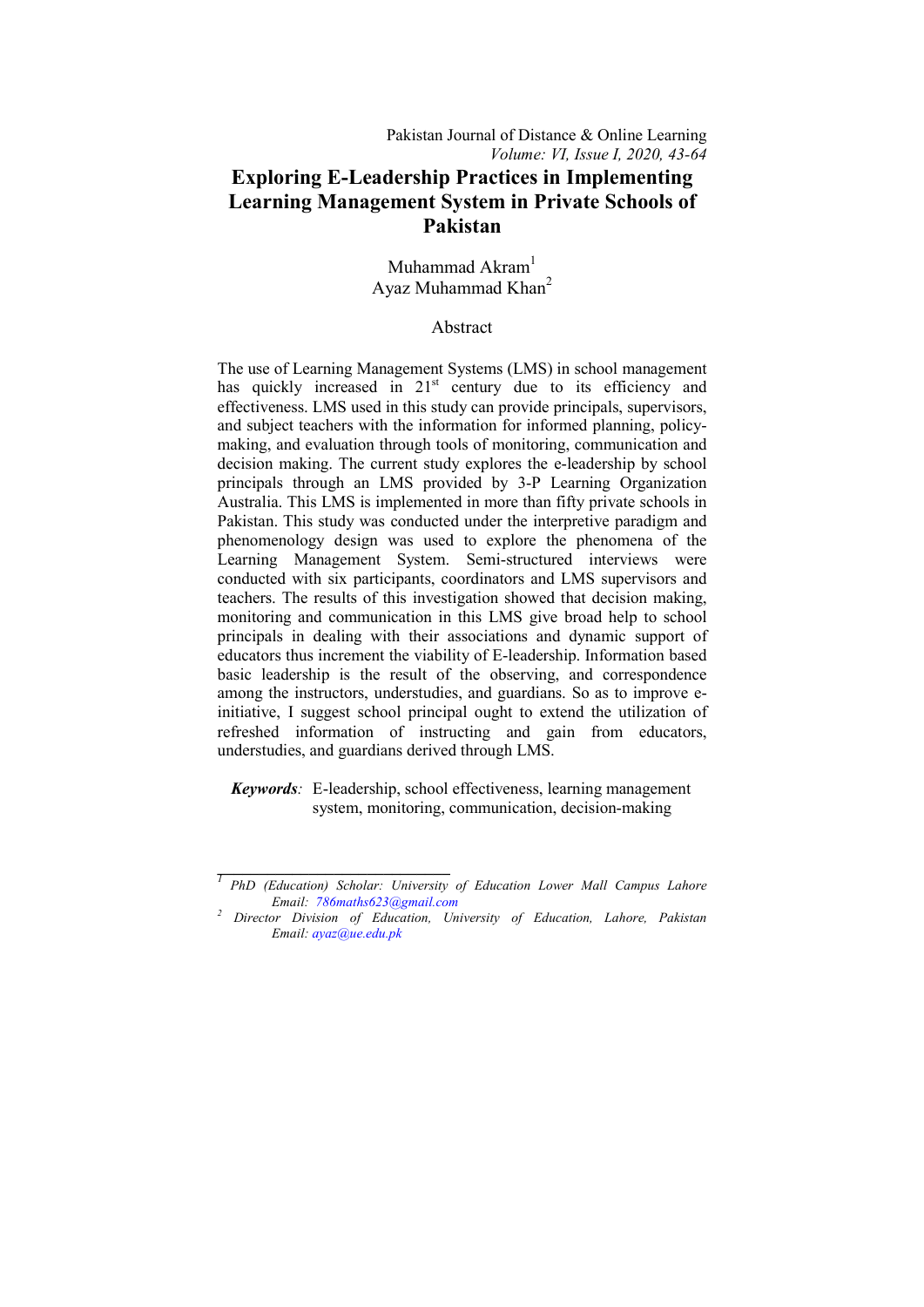#### **Introduction**

The modern force of change is the internet era that connecting education to the networks around the globe facilitating all fields of life so is to education (Mohsin, Hassan, & Ariff, 2014).The expansion in the utilization of the Information and correspondence innovation has changed the idea of the expanding prerequisite of ICT in schools for the abilities and learning of the 21st-century students. Jameson (2014) expressed that because of the fast ascent in instructive innovation and web-based life use, nature experienced by understudies, instructors, guardians, and instructive establishments is significantly changing to the point that online current century advancements need to assume a more considerable job in training than any other time in recent memory.

The quick advancement in innovation improved and extend the elements of the schools and truly affected the jobs and obligations of principals in a significant manner (Mohammed, Sani, Zabidi, &Husaina Banu, 2013). Leithwood, Seashore, Anderson, and Wahlstrom (2004) communicated that for most employment has moved from a contracted focus on the administrators to a progressively broad degree of driving understudy getting the hang of, reflecting the vision of structure, empowering and supporting practices of authority to roll out an improvement and incessant educational improvement in the school. Executing ICT into schools is one of the obligations of school principals (Gronow, 2007).

 School accomplishment has now and again been thought of to the extent an achievement. Complement has in like manner been determined to the gadgets used to screen the progression of understudies in order to ensure achievement (Safer and Fleischman, 2005). Scheerens et al. (2003) are of the end that checking can be portrayed as an orderly party of information in order to settle on choices about the viability of schooling. Willms (2003) depicts three sorts of the observing framework which are consistency checking, demonstrative observing and execution checking. Consistency checking stresses more on school information and instructors and a monetary asset. It attempts to guarantee that specific models of training arrangement are being met. Diagnostic monitoring emphasizes out-put side especially academic outcomes, the objective is to assess the learning level of the majority of the pupil in a specific curriculum. Performance monitoring includes measures of both input and output of schooling. It relates to the standard measurement like standardizing testing for the comparison with other schools. Monitoring of learners additionally can advise arranging, instructing and assessment; in any case, in particular, watching sends the message that the educator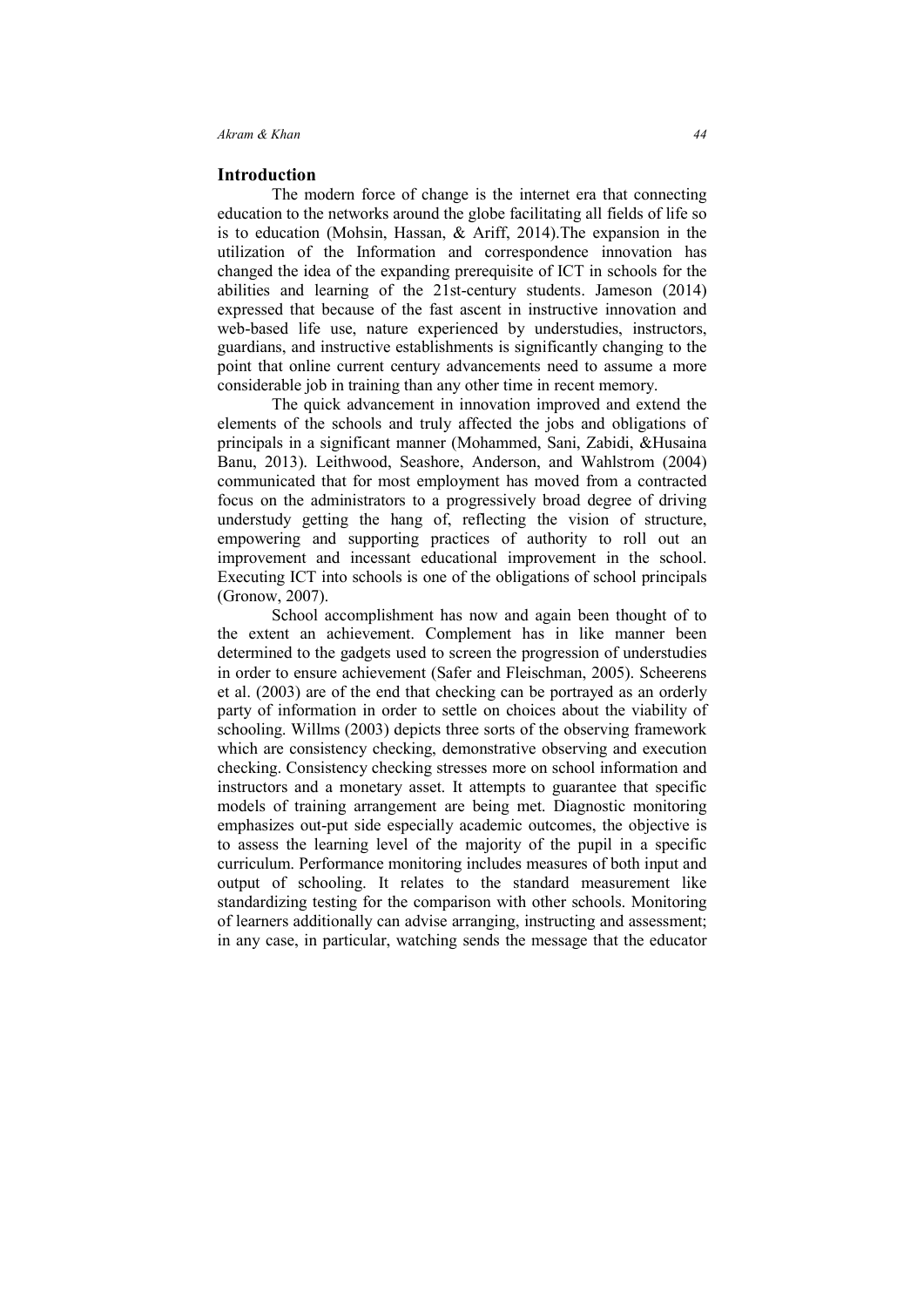and the school are excited about the understudy and in the headway being made (Sammons, 1999).

 As shown by Elsass and Graves (1997) who battle that the centre of the initiative is basic leadership, and expecting that the key decisions are continuously being decentralized to individuals and social affairs inside instructive associations. Basic leadership can be considered at three essential levels; at the individual level, the individual encounters a nonexclusive basic deduction cycle to choose choices about the individual issues for which they search for courses of action. Dependent upon the eccentrics of the decision and on the time and various resources available, singular decisions fall inside a continuum from exceedingly sorted out and adjusted to unstructured and senseless (Foskett and Hemsley-Brown, 2001). At an aggregate or small assembling level, the penchant is to combine progressively sorted out approaches which all around, on any occasion in longing, incorporate adjusted basic reasoning frameworks and relate to operational issues. The third level contains choice made to serve the affiliation which will, as a rule, be dynamically essential and generally incorporate those, for instance, the senior supervisory team, who pass on indispensable commitment with respect to their affiliation. A uniting some portion of all basic leadership is gotten by Bernhard (2006) who characterizes this thought as the technique through which individuals, social affairs or gatherings connect at implementable outcomes from an extent of fighting choices about issues in their schools. Communication is a complex and multidisciplinary idea, and there is no agreement on precisely how it ought to be characterized over the orders (Krauss and Russel, 1996). In schools, Communication occurs consistently, in all directions, and from numerous points of view. Be that as it may, principals have certain styles when they impart. A Communication style is a technique by which one arranges circumstances including others. It is an unmistakable way and method of activity by which one more often than not acts when trading data, thoughts, and feelings with others (Reece, Brandt, and Howie, 2010).

 The ongoing age of ICT headway, known as learning the board framework (LMS), is from the outset expected to create and deal with the legitimate endeavours of schools (Nasser, Cherif, and Romanowski 2011). An LMS can feasibly support direction and empower getting the hang of using a dealt with "learning structure" to offer assistance for educating and learning (Nasser et al., 2011). Also, an LMS continues with well past the examination lobby through messages, discourse social events, understudy educator question–and–answer sessions, the trade, and posting of definitive information, and course content (Taylor,&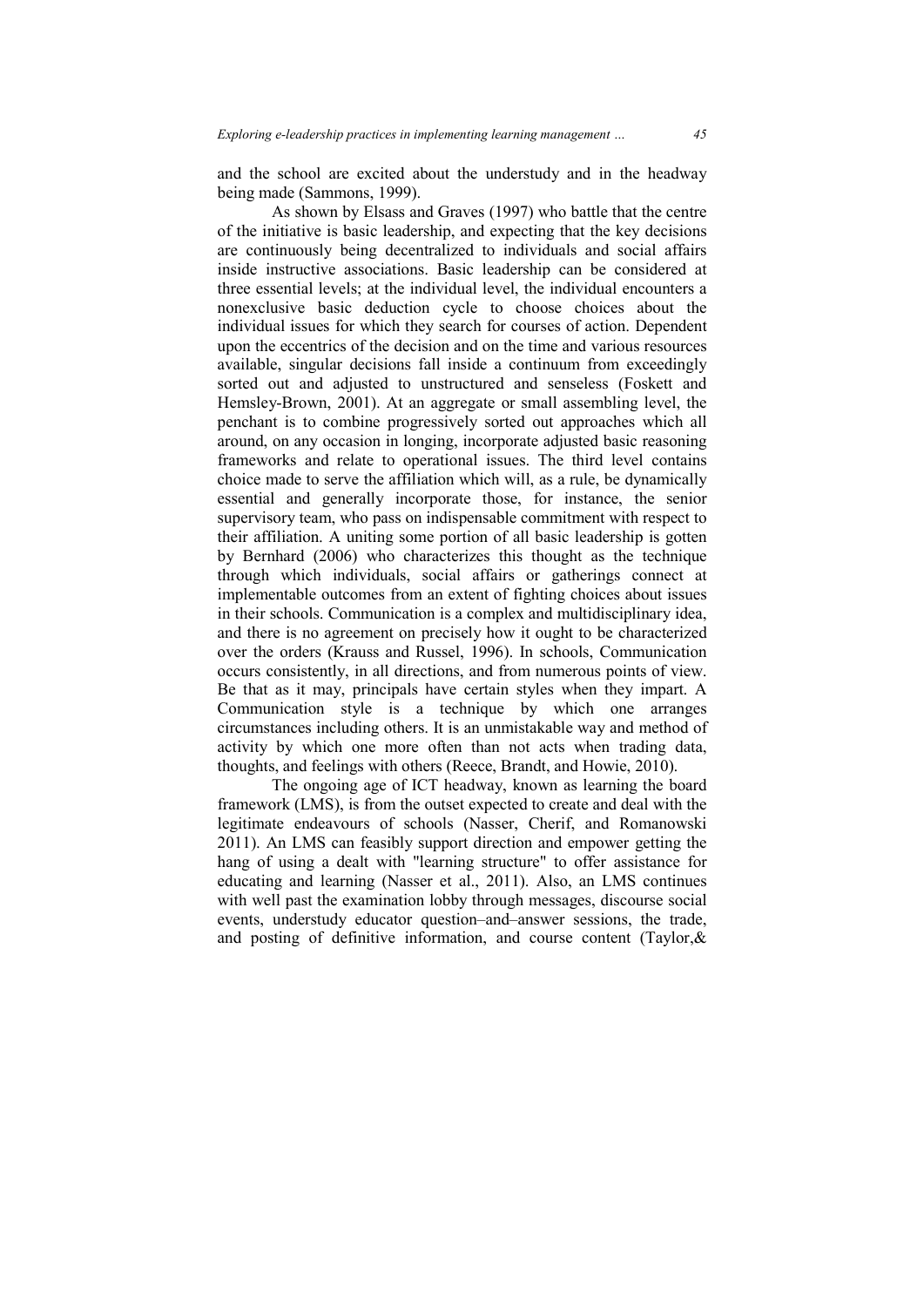Parsons 2011). The majority of these exercises are done on a 24/7 basis by students utilizing the PC, versatile, tablets, PC and Internet however a LMS encourages them through a painstakingly overseen framework. LMSs help instructors accomplish instructional objectives through various exercises that generally happen in the classroom just as outside the classroom (Nasser et al., 2011).

 LMSs are starting at now used extensively in Asian countries (Bonk, Lee, and Reynolds, 2009) and in Gulf Cooperation Council countries (Mansour, 2012). The Edunet system, an instructing/learning gateway that is depicted as an exhaustive instructive information organization, was moved in 1996. On the use of this system in the Far East, ((Nasser et al., 2011) exhibits that in 2003, 80% everything being equivalent and 41% of all understudies in South Korea had become tied up with Edunet. Thailand has a near system (Portal for Education) consequently does Singapore (Smart Schools). Moodle, Blackboard, Mathletics by 3P-learning and numerous different LMS are being used in the private segment of Pakistan. These frameworks give educational plans through a coordinated learning management system that empowers educator, students, and parent association. LMS by 3P learning system is intended for schools and families, covering arithmetic, spelling, education, science, and e-security. They are a worldwide group of enthusiastic training and innovation masters, and have been improving the learning results and starting an affection for learning in a huge number of students for over 10 years (Jung, 2019).

 This investigation emphasizes the e-leadership primary, middle and high school in private divisions of Pakistan through the learning management system. By talking 6 members originating from different schools and expert foundations with experience of utilizing LMS by 3P learning Australia throughout the previous five years. The investigation investigates how (1) the Learning Management System increase einitiative of private sector principals.

## **Literature Review**

 The main function of a principal in schools is to accompany the persistent improvement in the school condition that truly upgrades teaching and learning (Chirichello, 2010). A school administration that includes ICT for the intervention of social impact procedure to improve attitude, feeling, thinking, conduct and execution of individual or gathering are called e-leadership. The present scenario of research study goes for contemplating inside and out the discovering that is occurring through the LMS. A few examinations have announced that students,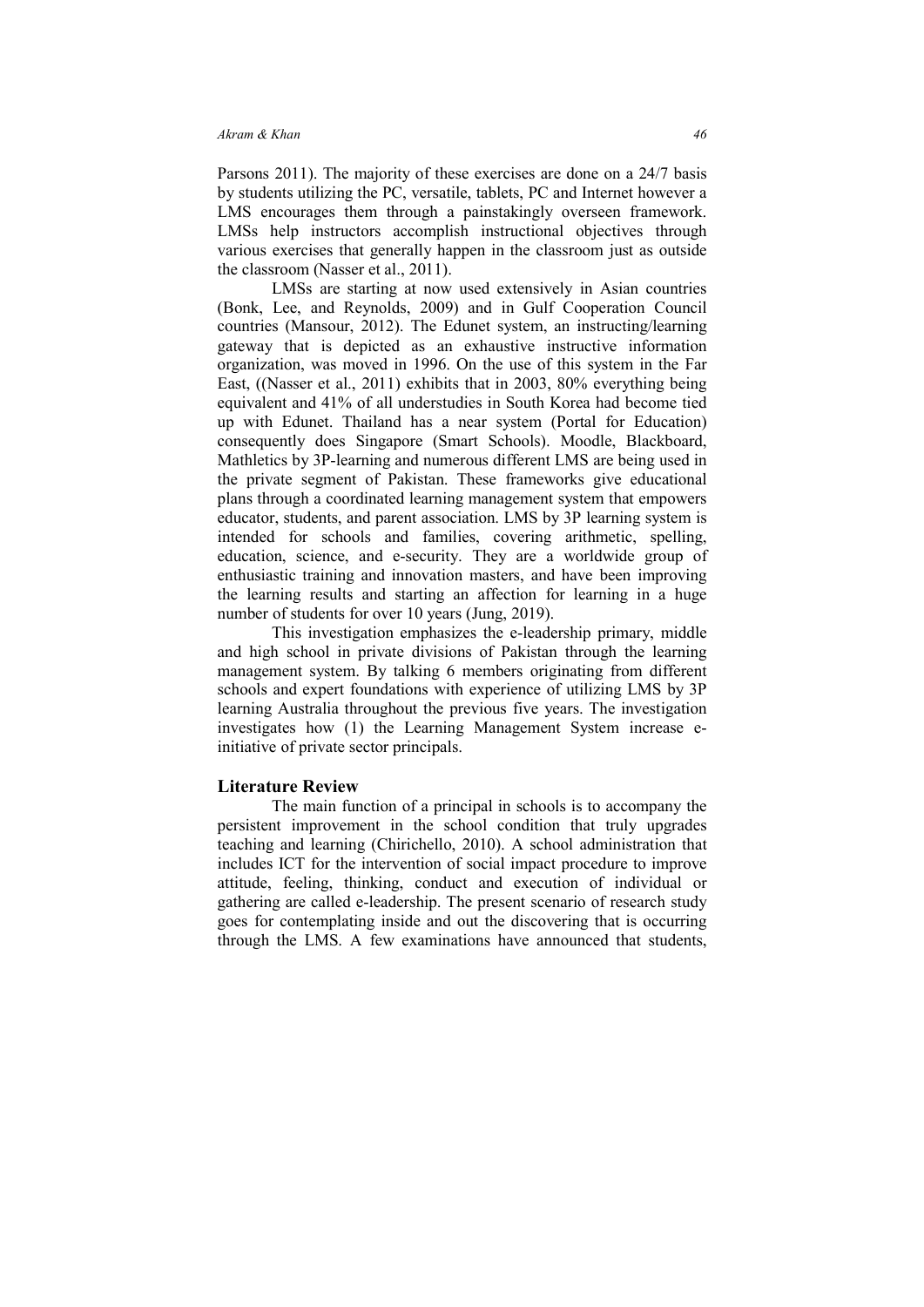who use LMS, have a higher commitment, inspiration and scholastic execution (Clark, Beer, and Jones, 2010).

As indicated by, Jung, Huh, (2019) asserted that the individuals who had encountered e-learning delivered better scholastic outcomes and that they showed better learning execution with a more elevated amount of fulfillment. From these examinations, it is conceivable to accept that the setting of an e-learning condition is another persuasive factor. In the meantime, some different LMS concentrates concentrated on the impacts of LMS on student execution. A wide game plan of LMSs has been made and used to help the e-learning and association process. In the field of LMSs, a huge amount of studies have been directed that revolved around LMS as a gadget and advancement to regulate and share learning in instructive affiliations (Abu Shawar, 2009).

 Comber et al. (2010) examined the determination of LMS as a gadget impacts the learning strategy. For that, an individual-centred blended adjusting course was completed in three particular e-learning plans, to be explicit Moodle, Fronter, and celebs. The examined elearning stages gave adequate usefulness to achieve huge numbers of the essential errands in the everyday course routine pretty much viably (Comber et al., 2010). The researchers reasoned that the effective usage of a mixed learning situation was observed to be reliant on the decision of proper e-learning effectively (Comber et al., 2010). In like way, Pishva et al. (2010) have starting late looked into the back and forth movement usage of Blackboard learning structure and the way in which that it helps distinctive informational associations around the world. The assessment included 19 universities and it contemplated that Blackboard is, in actuality, helping informational associations around the world from different points of view, consolidating into very close, blended and internet preparing. In addition, Blackboard will continue winning LMS grandstand despite other open sources LMS like Moodle. Koohang et al. (2009) in their assessment showed an understudy centered model, in light of constructivism learning theory, for arranging e-learning assignments/practices inside e-learning circumstances. The model joins two orders - the learning plan parts (included essential structure segments and shared segments) and the learning examination segments (selfassessment, bunch assessment, and facilitator's assessment). The examination contemplated that ensuring learning occurs through elearning courses must be a need in arranging direction for e-learning courses (Koohang et al., 2009).

 Learning the executives' framework structure can help the school heads work considerably more proficiently by improving educators'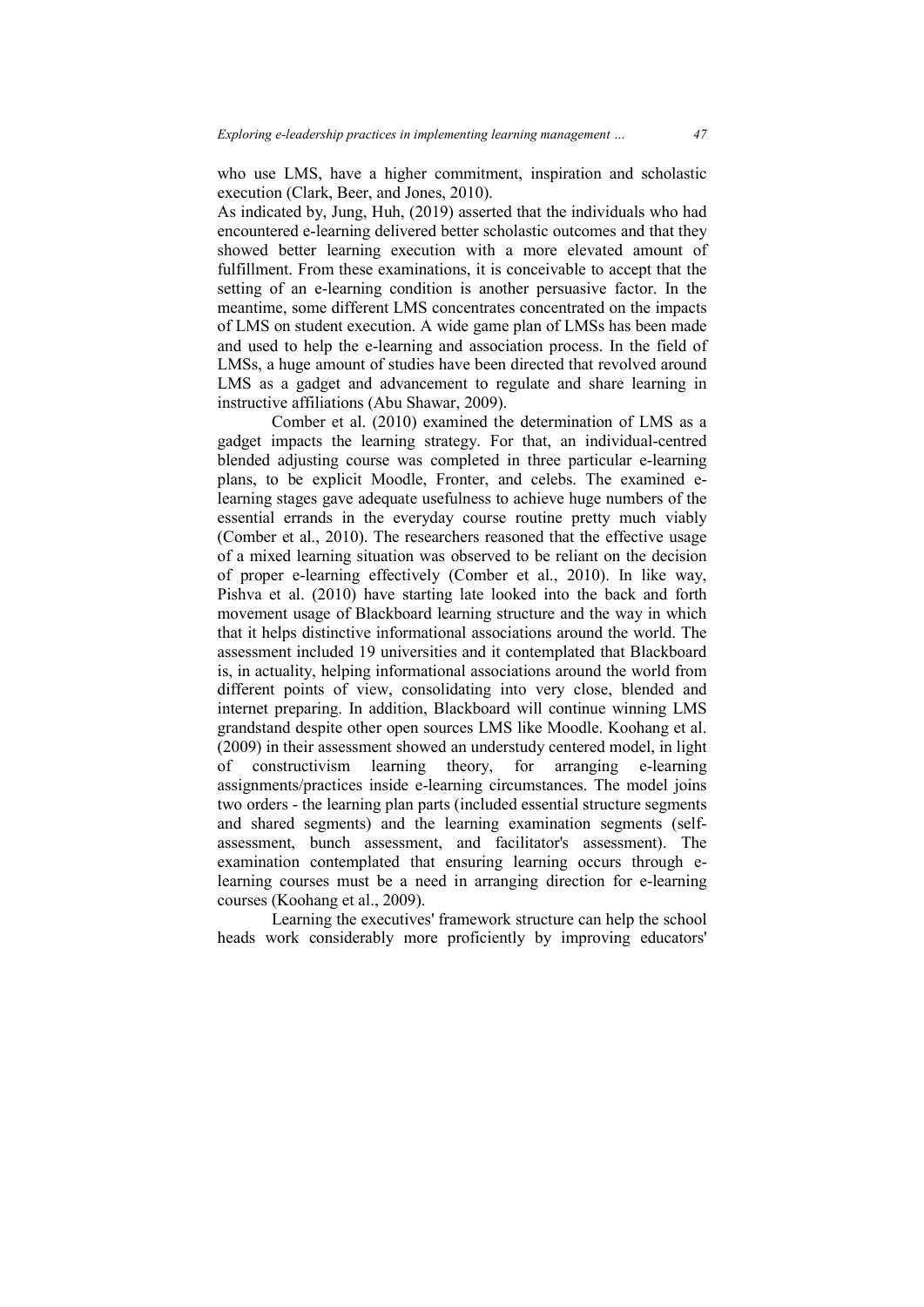exercises and understudies' learning results, enlightening system, insightful information and mentalities of associates. It likewise improves school suitability by giving moment information at various degrees of individual level, class subject and at the whole school level through correspondence (Blau and Hameiri, 2012b).The LMS by 3Plearning Australia is researched in this examination incorporates three applications, mathletics, spellodrome, reading eggs and science. The entire arrangement of 3p getting the hang of covering Mathematics, Literacy and Science subjects. These applications empower a safe on the web or versatile trade of instructive data and correspondence between head, bad habit head, facilitator school stuff, just as on the web or portable associations with students and their parents. The parent console is the application opens access to understudy data for their parent and offers them the probability for a two-way e-correspondence with the school staff (Jung, 2019). Each person from the affiliation gains admittance to the data according to their position: school principals, bad habit principals, and facilitators approach every one of the information concerning their association; heads of workplaces can see all of the data concerning their claims to fame; homeroom teachers approach the information as for the limit of their understudy in different themes, understudies can get to their own information entered by different instructors. watchmen approach the data concerning their children's learning and working. Online relationship in this LMS system is driven by methods for two principal modes.

 (1) Communicating information by teachers with respect to their exercises, for example, exercise subjects, instructive materials, schoolwork, just as data about their students, for example, participation discipline, schoolwork planning, evaluations, what's more.

 (2) Direct two-course collaboration among school staff, students, and guardians by on the web or versatile marking into the structure and sending/getting messages through the system. Clients can quickly get to the framework from PCs or their mobile phone for survey bits of knowledge of how an understudy or class is functioning - formative and summative evaluations, numbers and frequencies of postponement, unfortunate lacks, direct remarks, similarly as exercise focuses and homework (Blau and Hameiri,2012a). The basic nearness of learning the board framework does not ensure its fruitful use by a school head and educators. LMSs are a monetarily sagacious, capable venture, when data is used to help educate the choice, watched feasibly, granted and improve practice, else, it is an exorbitant abuse of school resources (Wayman and Cho, 2008). There is a great deal to be found out about the feasible use of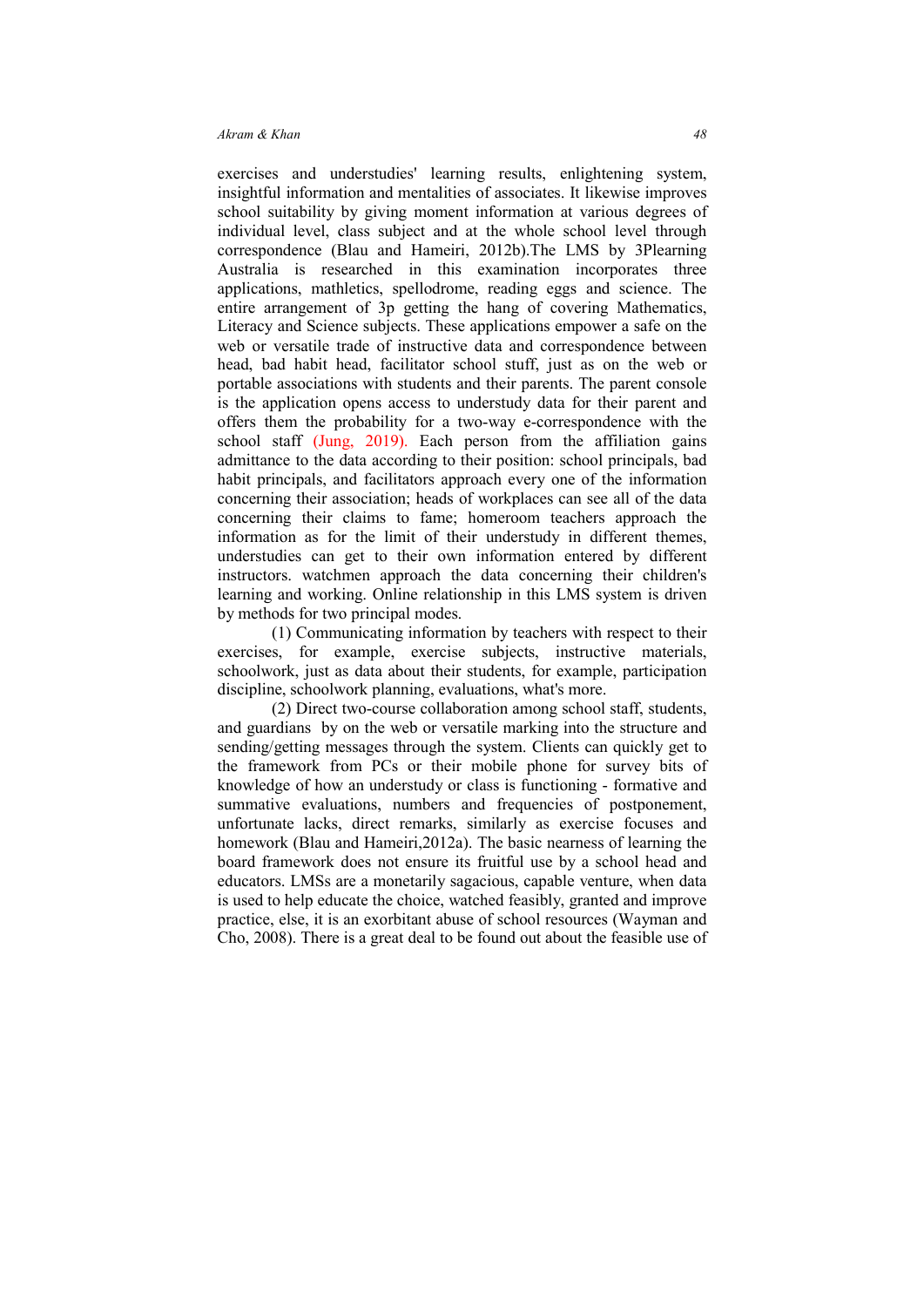learning the board framework and, as Wayman, Jimerson, and Cho (2010) battled, the best exercise is the understanding that more examinations and learning are required.

### **Research Questions**

This investigation explores the phenomena of E-leadership of school principals and school effectiveness. The two research questions were:

- 1. How do e-leadership practices in schools enhanced in implementing the learning management system?
- 2. How does e-leadership improve school effectiveness?

#### **Methodology**

This examination devoured a subjective research technique for examination using a phenomenological plan that empowered the scientist to explore what Johnson and Christianson (2010) consider the "essential request in phenomenology: What is the importance, structure, and pith of the lived association of this marvels by an individual or by various individuals?" (p. 385). In this examination, the experience of using LMS by 3-P learning affiliation has picked. In addition, a subjective approach was most suitable with the true objective of this assessment to get an appreciation of the impression of members who has a mutual encounter experience and to portray these passionate experiences (Creswell, 2013; Merriam, 2002).

 As shown by Milton (2006) the viewpoint is the point of convergence through which one gets and sees the world. In this investigation, social constructivism is gotten as the assessment point of view which delineates the scientists Ontological, Epistemological, Axiological, and Methodological positions. To begin with, Constructivism from an Ontological position is worried about the possibility of this present reality and being. Likewise, constructivists' researchers acknowledge that articles are human-made substances that can't be detached from their social setting and human effects. Accordingly, in order to grasp and explore these things, they should be inspected in an authentic setting where they exist (Lee, 2004). In this investigation of the job of LMS in the authority forms there exist various, manufactured substances, correspondence, checking and basic leadership and fundamental administration instead of a lone real reality. These truths are emotional and affected and molded by the member's understanding and acknowledgments, the social condition, and the relationship between the individual and the scientists (Ponterotto, 2005).In such manner, our spotlight in this examination is on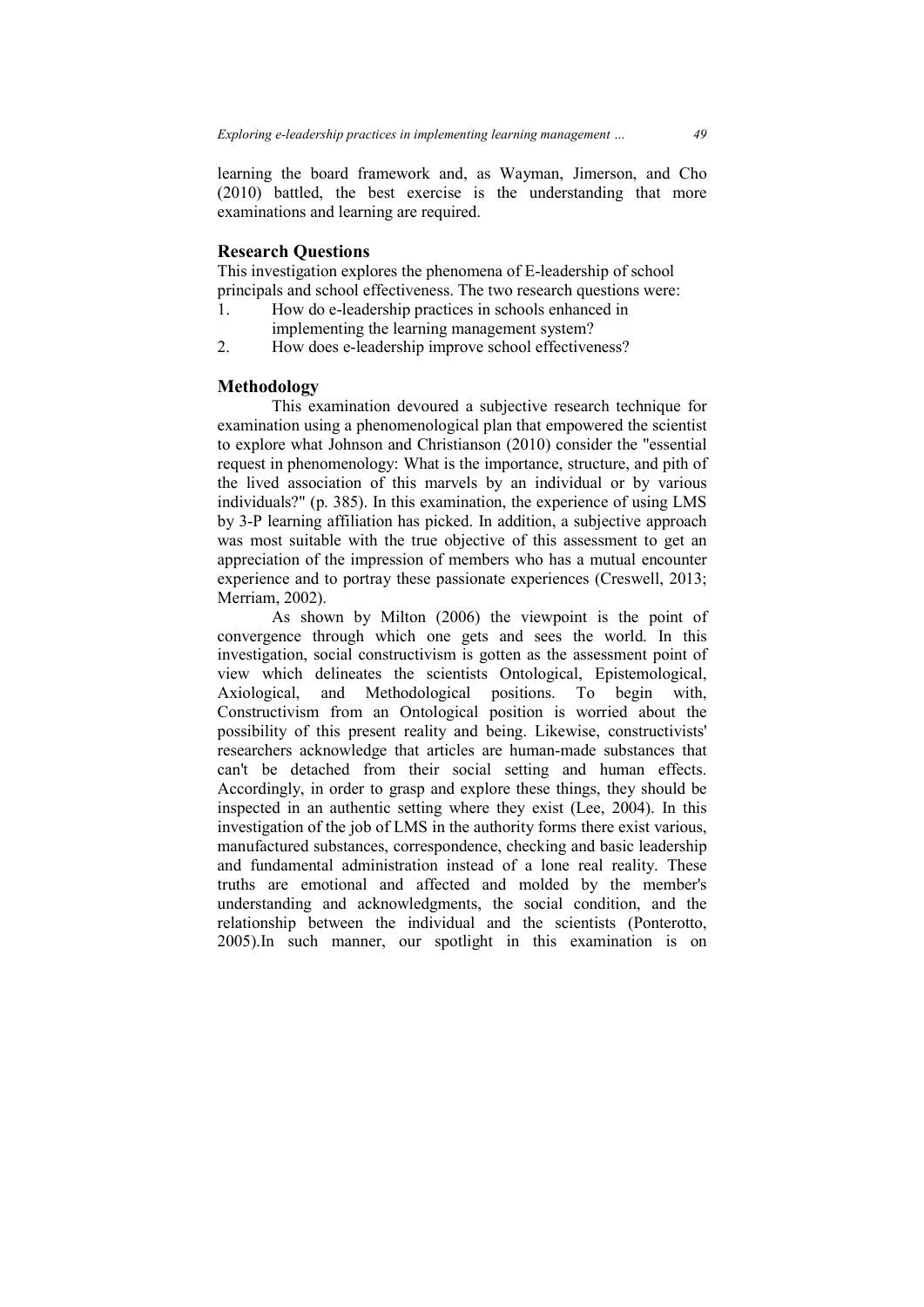investigating such abstract substances by understanding the cooperation among understudies, instructors, homeroom instructors, facilitators, bad habit principals and principals utilizing Mathletics by 3P learning as an LMS in their educating, learning, and association strategies turn about the correspondence, checking and basic leadership. Along these lines, this examination is driven in a veritable setting where the specialist can get the opportunity to catch and underscore abstract involvement, understandings, and perspectives, which continue being built through collaboration among the members. As requirements maybe, this will help in achieving a more extravagant comprehension of socially built substances and passionate interpretations of using LMS as a mechanism for instructing and learning and organization (Creswell, 2009). Second, Constructivism from an Epistemological position is worried about the association between the investigation individuals and the specialist. This relationship is seen as worth based by constructivists who advertiser such a worth based, a subjectivist position that keeps up reality as socially built. In such a manner, the dynamic association between the analyst and members of this investigation is key to getting and depicting the - lived involvement of the members (Ponterotto, 2005).

 Third, Constructivism from an Axiological position is on edge about the estimations of scientists during the investigation system. From a constructivist perspective, scientists' qualities and lived experience can't be detached from the examination strategy. In that limit, the scientist of this assessment perceives and depict their characteristics by making them open in the social affair and researching data. In like manner, recollect that the epistemology shrouded a constructivist position requires expanded and social contact with the case members to energize their appearances of lived involvement in using LMSs. Similarly, the scientist' position on metaphysics, epistemology, and axiology influence picking an appropriate Methodology that lines up with their constructivist point of view. In such manner, given the central spotlight by Constructivists on social relationship among researchers and individuals and the need to put deferred times of vitality in members' certified lives, this investigation thusly requires a naturalistic arrangement wherein the experts can be locked in with the members' customary everyday presences where they interface, learn, and work. Thusly, an abstract research technique was used in this investigation to satisfy these reasons by using emotional data subjective research strategy was utilized in this exploration to fulfill these reasons by using subjective information gathering strategies like member perception and open-openfinished meeting.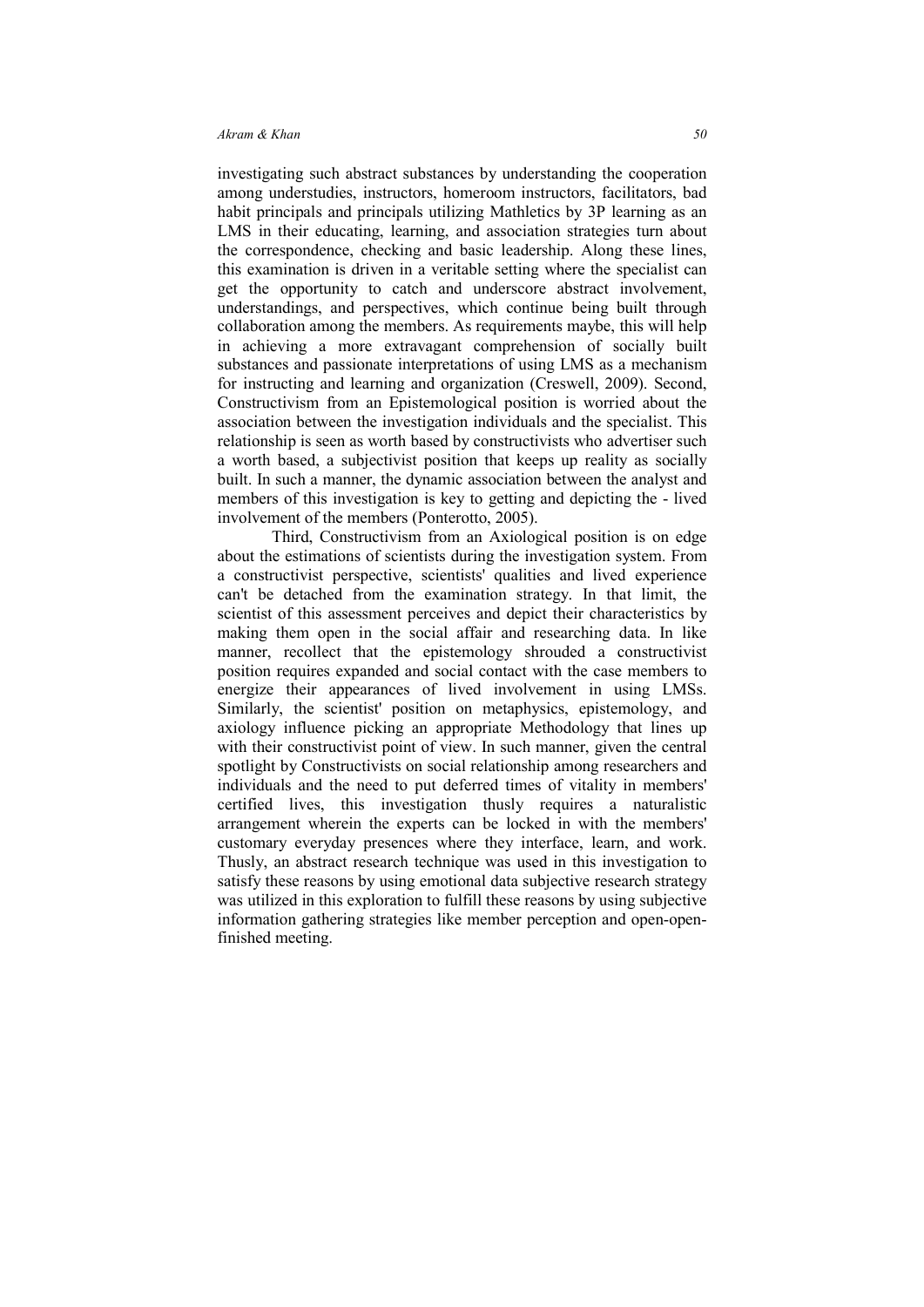## **Data Collection**

 To investigate the phenomena of E-leadership practices in schools, the researcher visited chosen schools and conducted interviews with teachers, homeroom educators, coordinators, vice principals, and principals. Semi-structured interviews with users of a school e-learning program (LMS) (6 school leaders, teachers, homeroom teachers, and coordinators) were conducted to accumulate the themes of communication, monitoring, and decision-making of E-leadership practices in schools. The members were ensured that they and their schools would stay unidentified. Inform consent was obtained from every participant and participants were permitted to skip at any phase of the interview. All meetings were audio taped for precision.

## **Instruments**

 The interview protocol included 8 questions concerning the accompanying themes: monitoring, communication, and decisionmaking. All through the procedure of the interview, probes and followup questions were added as expected to support the elaboration and explain reactions. Specific questions were included as the interview procedure advanced because of developing themes. The observation was conducted with teachers during their normal teaching time to accumulate direct observational information and better outlined the general involvement of utilization of LMS in their everyday schedule. Teachers, coordinators, homeroom teachers, and principals were seen on their routine use of LMS, joining of their own educating, observing, correspondence procedures, mentality, and air while decision-making methodologies to advance conduct, self-viability, and course of action of the classroom.

For the semi-sorted out gatherings of the individuals (Principals, unfortunate propensity principals, facilitators, homeroom teachers, subject educators) of three schools, a gathering show was used that contain nine headings and four important areas to direct meets. The gatherings investigated how the school principals utilize the LMS for fundamental authority subject to invigorated scholastic information screen the advancing structure and for correspondence with school staff, understudies and their people.

### **Data Collection and Analysis**

Information were gathered through open-ended semi-structured interviews from the principals, and subject teachers. Interview protocols were utilized to begin the procedure of the interviews and afterward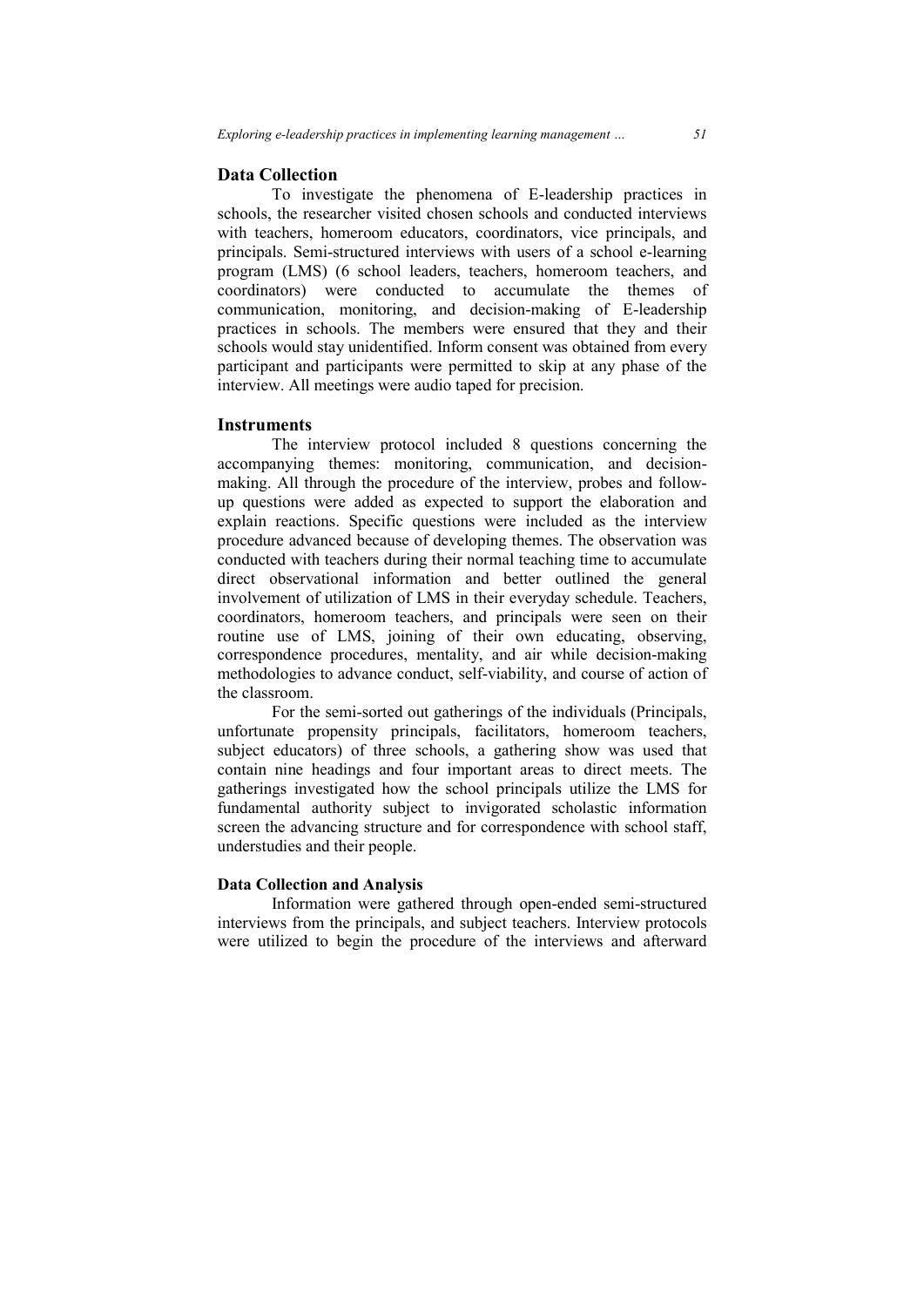continue talk with protocols to interview different participants by a tentative change in some questions of interview inventory till the saturation stage came in the responses. The interviews were lasted about an hour. They were transcribed by researcher himself. Data collection and analysis were performed simultaneously. The transcribed data were analyzed using N-Vivo 12.The transcribed interviews were imported in N-Vivo 12. Following are the resulting codes, categories and themes obtained through analysis by using the software N-Vivo 12.

# *Table 1*

*Codes, Categories and Themes of Interview analysis* 

| # | Theme             | Category                                                   |                | Code/s                                      |
|---|-------------------|------------------------------------------------------------|----------------|---------------------------------------------|
| 1 | <b>Management</b> | ❖                                                          | Skills<br>$of$ | Facilitae students in learning              |
|   | through LMS       | Leadership                                                 |                | process, the responsibility of              |
|   |                   | ❖                                                          | Facilitate     | the coordinator as well as a                |
|   |                   | student work                                               |                | supervisor, coordinator<br>and              |
|   |                   | ❖                                                          | Administrative | of the<br>head<br>mathematics               |
|   |                   | functions                                                  |                | sincerity,<br>department,                   |
|   |                   | ❖                                                          | Cognitive      | professionalism,<br>dedication              |
|   |                   | Development<br>of                                          |                | straight away, facilitating your            |
|   |                   | Learners                                                   |                | team, explore different things              |
|   |                   |                                                            |                | of different functions, good                |
|   |                   |                                                            |                | decision maker, Authenticity,               |
|   |                   |                                                            |                | commitment.<br>compassion,                  |
|   |                   |                                                            |                | responsibility<br>and                       |
|   |                   |                                                            |                | mindfulness, Punctuality and                |
|   |                   |                                                            |                | other data                                  |
| 2 | <b>Monitoring</b> | ❖                                                          | Assessment of  | decisions<br>after<br>take                  |
|   | through LMS       | system                                                     |                | monitoring, LMS help us to                  |
|   |                   | ❖                                                          | E-Evaluation   | monitor the ongoing system,                 |
|   |                   | ❖<br>E- Evaluation<br>of Lerner's & Teachers<br>activities |                | monitor all the system,<br>to               |
|   |                   |                                                            |                | monitor how are all the things              |
|   |                   |                                                            |                | going on, Subject teacher                   |
|   |                   | ❖                                                          | Time           | monitor students learning and               |
|   |                   | management                                                 |                | responses, Homeroom teacher                 |
|   |                   |                                                            |                | monitor curriculum handling,<br>coordinator |
|   |                   |                                                            |                | monitoring                                  |
|   |                   |                                                            |                | collaboration of teacher                    |
|   |                   |                                                            |                | student and parent, principal               |
|   |                   |                                                            |                | monitoring all functions in the             |
|   |                   |                                                            |                | school.                                     |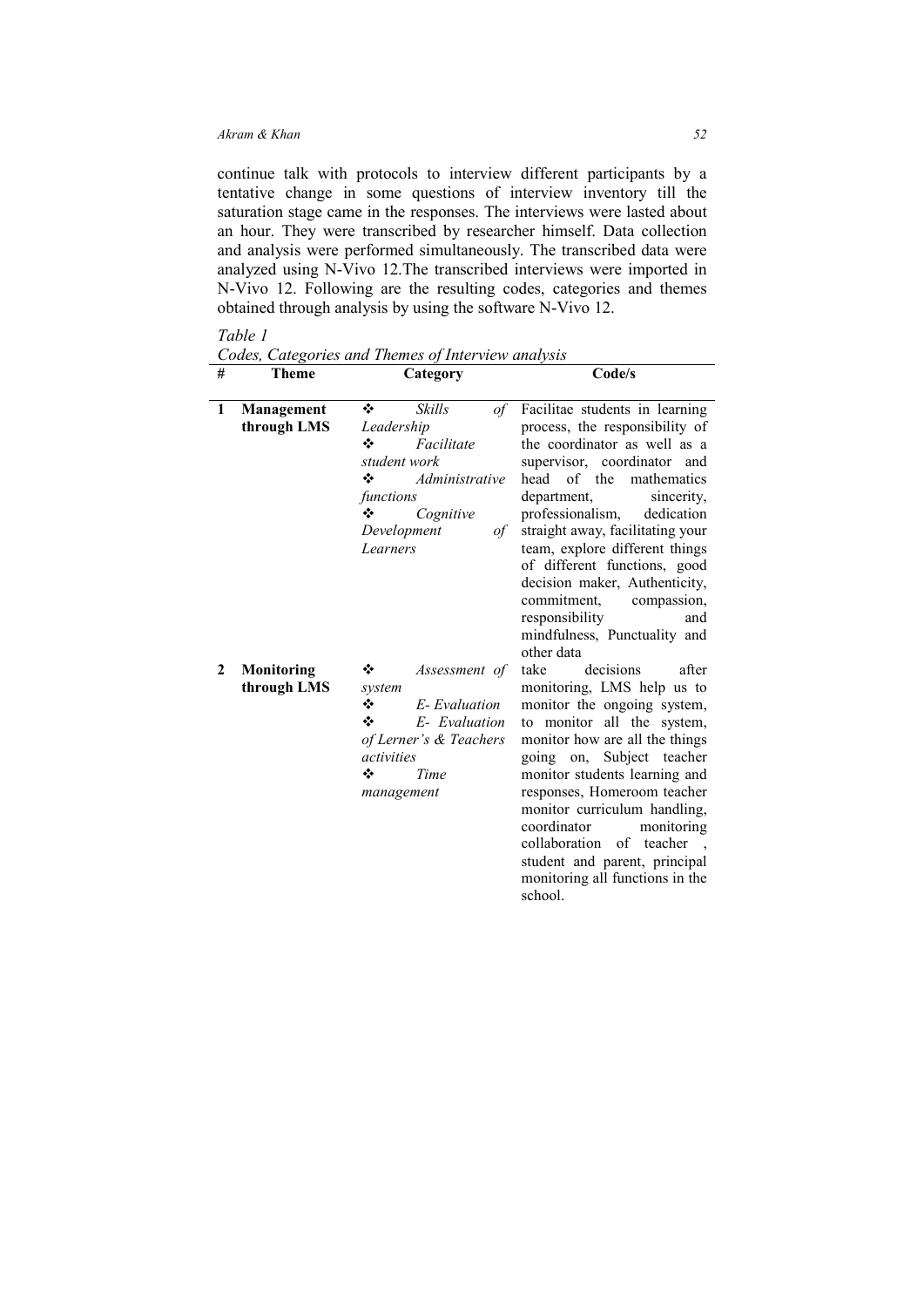| 3 | <b>Decision</b><br><b>Making</b> | ❖<br>Decision<br>about curriculum<br>❖<br>Decision<br>about<br>teaching<br>methodologies<br>❖<br>Decision<br>about stiudent learning<br>and responses<br>❖<br>Decision<br>other functions | Decisions in the binging of<br>planning<br>the<br>year,<br>for<br>innovation<br>teaching.<br>1n<br>teaching processes, effective<br>techniques for leaning of the<br>students, students response in<br>daily<br>work,<br>Students<br><b>Students</b><br>assessments<br>$\sim$ $\sim$<br>progress, problems in students<br>learning, Parent collaboration<br>regarding<br>students<br>work,<br>teacher's<br>homeroom<br>assessment of the function.<br>Teachers' remedial<br>support<br>students.<br>problem<br>for<br>Improved<br>teaching<br>methodologies.                                                          |
|---|----------------------------------|-------------------------------------------------------------------------------------------------------------------------------------------------------------------------------------------|-----------------------------------------------------------------------------------------------------------------------------------------------------------------------------------------------------------------------------------------------------------------------------------------------------------------------------------------------------------------------------------------------------------------------------------------------------------------------------------------------------------------------------------------------------------------------------------------------------------------------|
| 4 | Communication<br>through LMS     | E-<br>❖<br>communication<br>Features<br>❖<br>LMS usage for<br>communication<br>❖<br>ID's are key<br>for<br>instrument<br>communication                                                    | The wonderful system, IDs<br>for Principal, vice principal,<br>coordinator.<br>homeroom<br>teachers, students and parents.<br>Teaching learning<br>in<br>the<br>$\sigma$ of<br>coordinator,<br>access<br>principal, vice principal and<br>parents. Teacher's assignment<br>and<br>student's<br>response,<br>Student<br>routine<br>work,<br>in<br>variation<br>student's<br>professional<br>performance,<br>development regarding LMS,<br>the keys functions of this<br>LMSare on website through<br>internet, system inform<br>all<br>stake<br>holders.<br>Focus<br>on<br>students<br>learning<br>and<br>improvement. |

#### **Theme Analysis**

Four theme were noted during the initial analysis:

- *❖ Management through LMS*<br>*❖ Decision-Making*
- *Decision-Making*
- *Communication Through LMS*
- *Monitoring through LMS*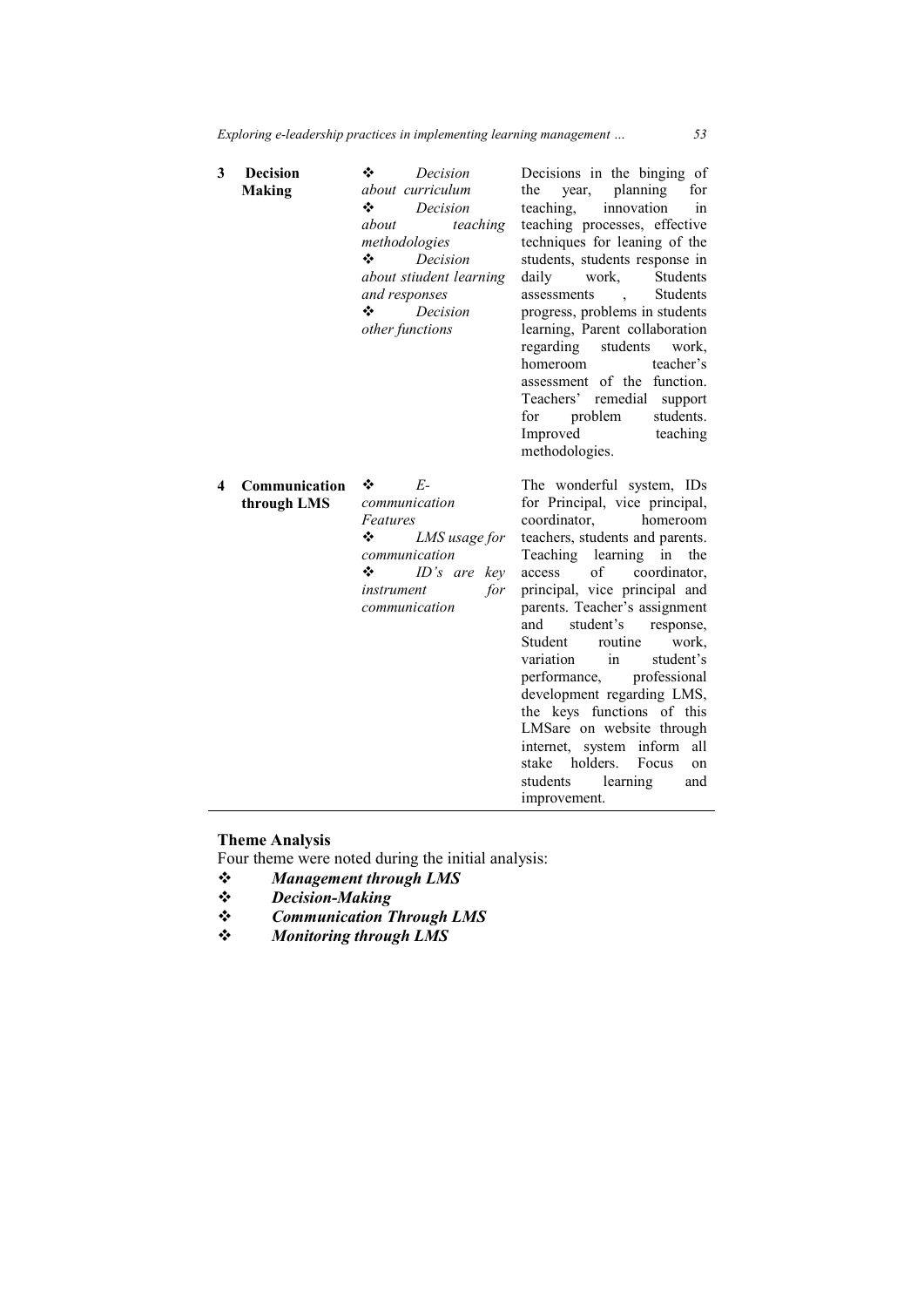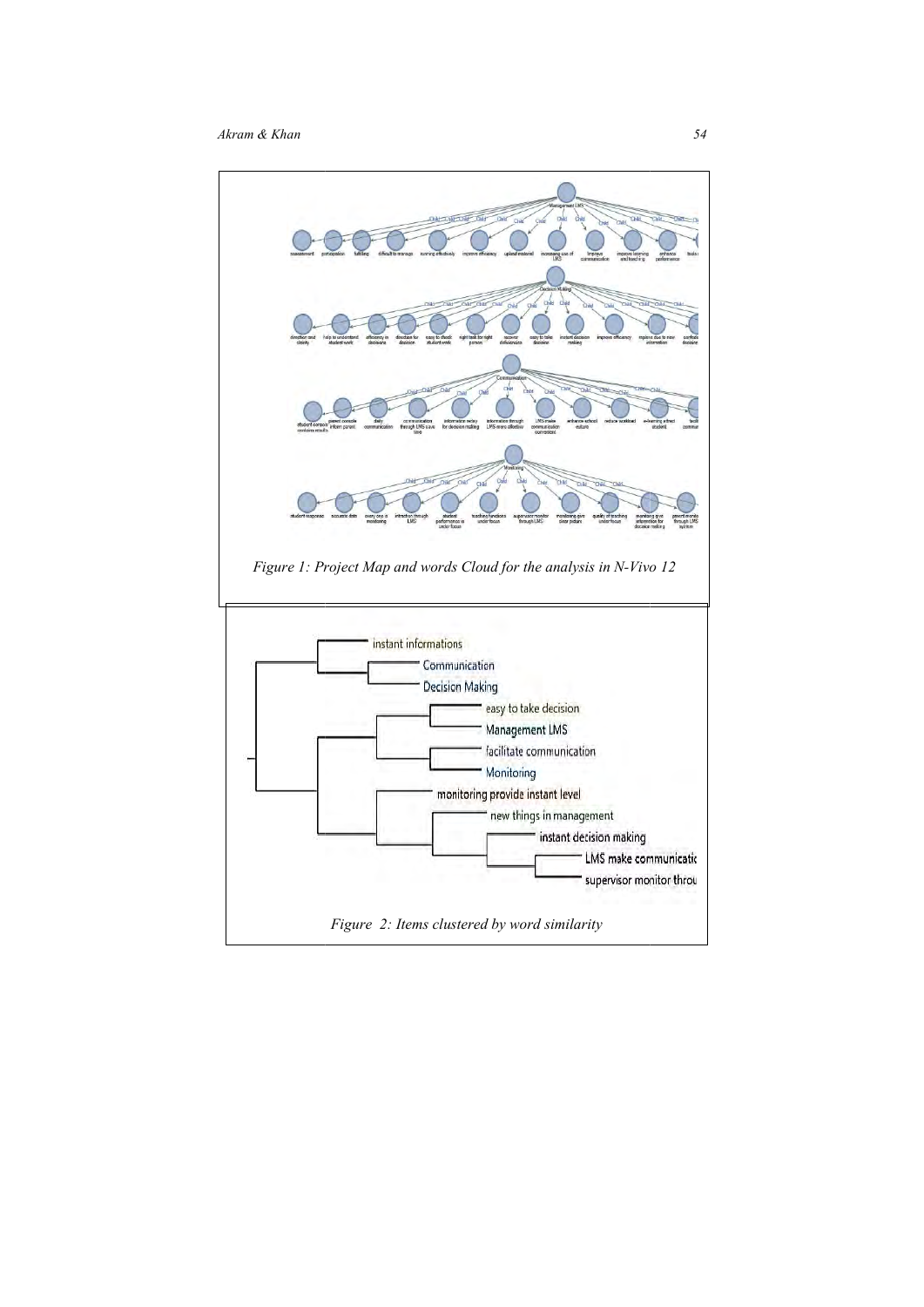The possibility of e-administration is a social effect framework intervened by ICT (Learning Management System LMS) include electronic, programming empowering principals to supervise materials apportionment, assignments, trades, checking, training, learning and various components of school. It conveys an adjustment in tempers, leads, and execution with individuals, gathering, or association.

## **E-leadership by the school principals**

Concerning the essential research question, the assessment found that principals utilize the educational framework for e-administration, information-driven crucial initiative, watching the working of educator and understudies, appointing responsibilities of e-authority to exhibit staff, and group. School principals based their edifying choices and the trade with school staff on invigorated data concerning understudy accomplishments in the formal tests, and their well-ordered work, for example, support, deferral, and homework. They watched the progress of individual understudies and classes in various points and checked its concordance with the enlightening course of action and educational targets. Subsequently, the structure bolsters e-initiative of the school principals by giving the most extreme data on-request invigorated information in various levels and engaging information based basic leadership essential authority.

*"When I took charge as a principal, LMS by 3P learning was present in the school and we have been using for the last three years. We can look at a student function with his or her homeroom teacher, comparing student performance in different subject-matters. We make pedagogical decisions regarding the responses of student seeing their interaction with their teachers. It is so different from leading the school without LMS. I feel that the system upgraded our work, making the leadership more effective. I cannot imagine my work without it... E-leadership through the system makes me feel like the school leader of the 21st century."* 

# *Participant A*

A portion of the school principals driven autonomous from any other individual they doing the LMS and evidently they were content with the results and felt the sentiment of ownership for e-authority through this learning the administration framework.

*"There was no culture of e-leadership before I arrived to this school. Everyone looks slow to adapt ICT especially LMS. I changed things radically and started integration of LMS. I need this kind of LMS to manage the school based functions for the real data. It is a culture of e-*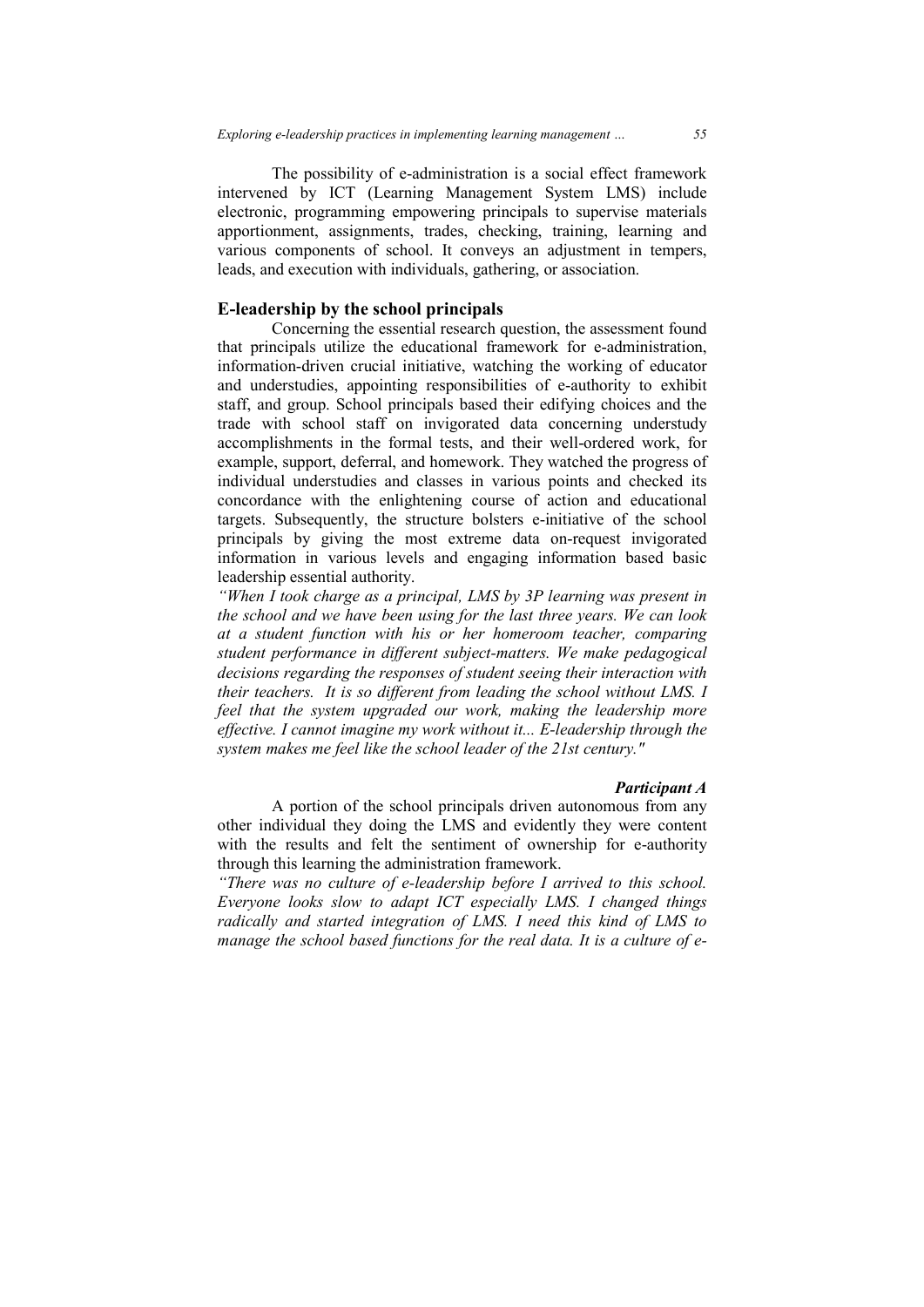*leadership that I brought to the school. It really works for all the management, teaching and learning functions."* 

### *Participant B*

Strikingly, the principals, who supervise schools where the LMS has been facilitated before they got their position, results reported a superior to a normal degree of usage, yet besides observed their burden in manhandling the most outrageous breaking point of the learning the administrators' structure for re-organization following being displayed to it. As shown by which assessment of various parts of the LMS experiencing a year to three years. The information of the present assessment in like way mirror the probability of bleeding-edge data as indicated by which "motorized homeless people" that did not make in the pushed time can effectively get and carefully utilize web-based programming, like LMS by 3P learning. After the fundamental time of alteration, even the principals that did not lead the execution of the structure in their establishments could satisfactorily fathom its potential for e-initiative. The outcomes demonstrated that detached association style of the school principals on the continuum among overbearing and doling out commitment approach is reflected in their e-organization and the distinctive way, from the e-administration, the experienced effect on their withdrew choices and activities. This is suffering from the results of study which concentrated on e-activity essential initiative limits learned through the usage of LMS and demonstrates the practical fundamental authority by using refreshed data. *C:* 

*"Since decision making as a leader is a part, a leader should know what steps the leader is going to take most important thing is at what time. Right decision at right time. It is proven that decision making in fact draw a path to achieve the set goal. Certainly data from LMS provide authentic and clear picture to have decision regarding on going school functioning. It definitely not only enhance accuracy and efficiency of the teaching learning but real improvements in the abilities of the students. I guess even if the technology was not there even then you had to make decision according to that scenario. Now in this like using technology after using there are different decisions in the different scenario that we should make and we are making. It depends on situation. Major difference is now instant data help to have really right decision at right time".*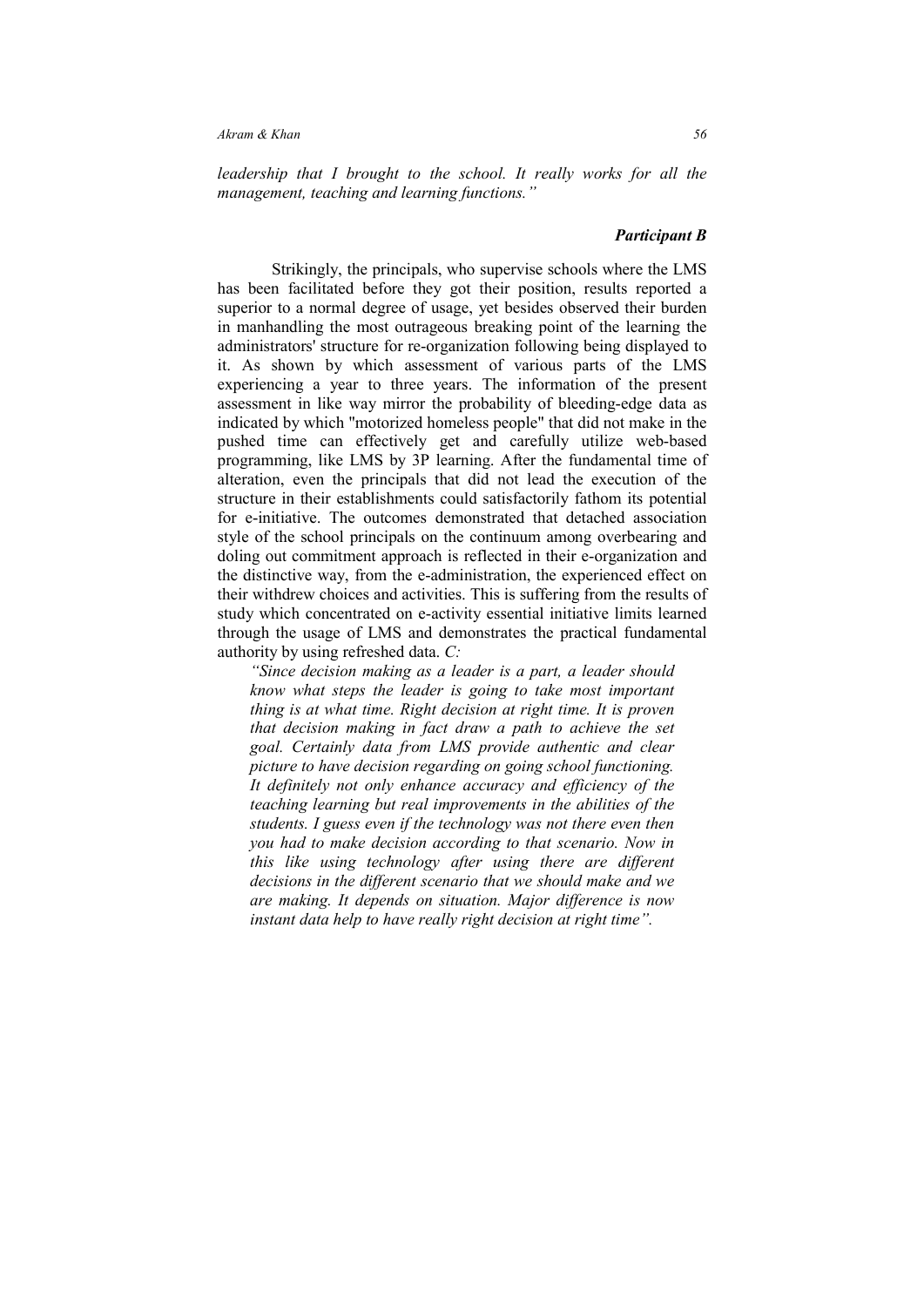#### *Participant C*

Communication is one of the significant apparatus for any head, particularly when utilizing innovation. LMS online encourages all partners to associate for communication. It keeps head live with all stakeholders including teaching and learning procedures and cooperation with parents through their console.

*"Parents can use LMS There is a password which we give to the parents where they can see all the performance of their kid. So they can communicate with the teachers or homeroom teacher or coordinator. Teachers can see students work in their account on and students work in their account on the LMS. Supervisor can see all the work going on that is teaching, learning, and assessments and their feedbacks in his/her user ID. Yes if communication is concern then of course LMS has more positive effect and providing effective role to transfer information. Definitely there is a limited time in which they are going to tell the answers there are limitations they are competing in live Mathletics there is accuracy and time management. So it improve communications as well"* 

### *Participant D*

### **E-leadership and school effectiveness**

 Concerning the subsequent research question, the examination members portrayed how their own special usage of the learning the board framework and the progression of e-administration by teachers along these lines improve the scholastic viability of the school. These zones join choosing data set up together decisions as for the level of individual understudies, class and the whole school, following in concordance with the instructive arrangement, level of execution and understudy achievement, decentralization of administration, and time the load up during enlightening social affairs

 *"If your aim is managing your organization effectively, focusing on specific goals, and achieve them, you cannot lead without instant data. Regarding the time management, before the implementation of the LMS system we were sitting hours and talking, talking, talking. Today pedagogical meetings are significantly more effective, because the homeroom teacher comes with updated data and share with supervisors and other respective persons. Time management is an important component of the school effectiveness."*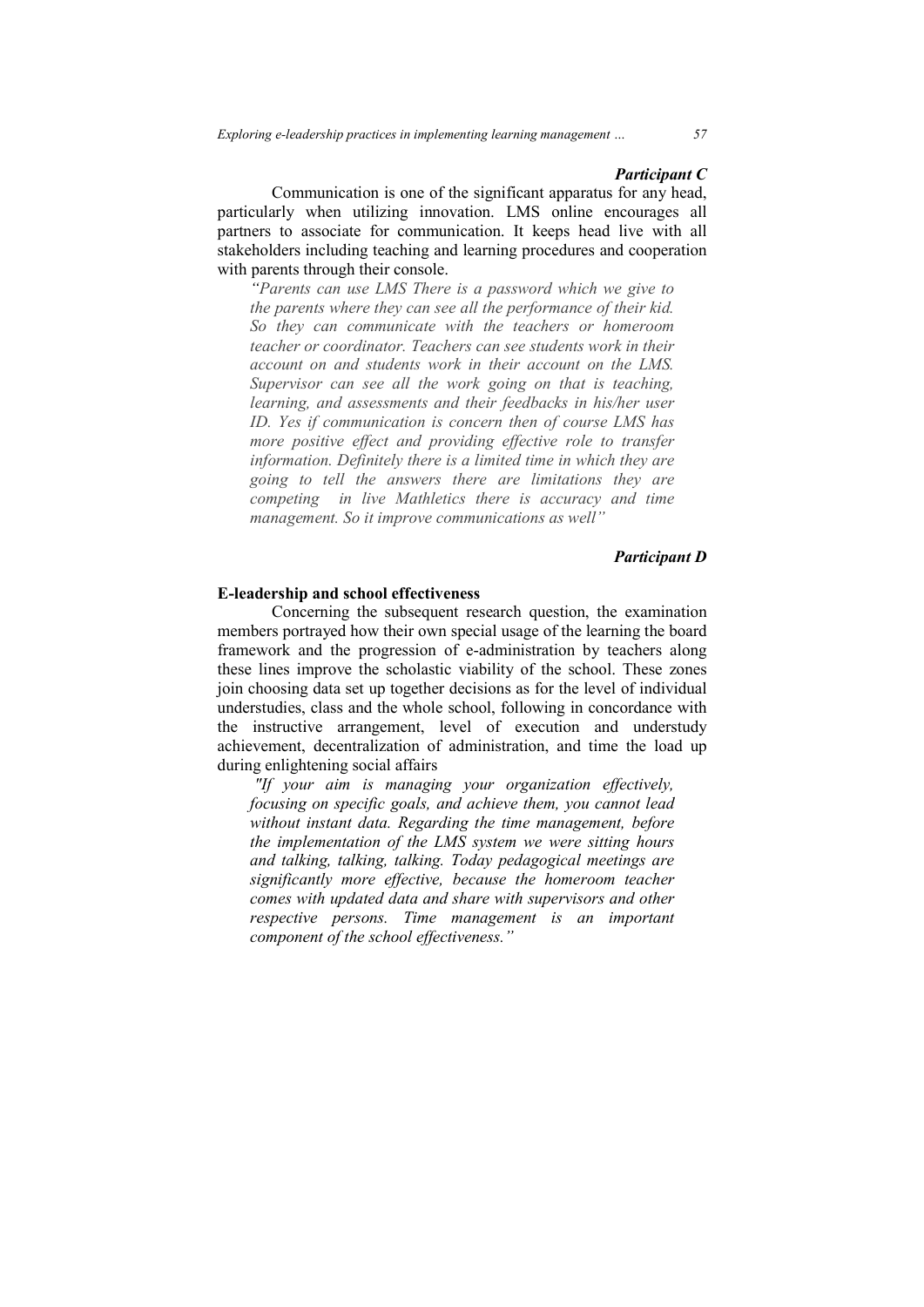#### *Participant E*

 The learning the executives' framework improves the school viability by redesigning e-authority of all degrees of school personnel. It helps heads of workplaces and coordinator masterminding and watching the use of the instructive program in different themes and updating understudy learning. Instructors go into the physical and rational correspondence in the LMS as a point of their activities, homework, understudy data, answer understudy questions, and focus understudies fully expecting formative and summative assessments. A bit of the principal portrayed the use of LMS as class or subject locales worked in the instructive framework for transmitting learning materials to the understudy. Notwithstanding this option of having a class site interconnected with same school classes, with various schools likewise, the board components of the framework, a huge bit of the school principals were unaware of it, and, subsequently, did not propel their school workforce toward this way. It was similarly noted by the individuals that the LMS propels instructive arrangement organizing, extends levels of correspondence with the school arrange, and changes the school culture. The moment stream of current data between various partners makes the environment of straightforwardness and associations, improving the school culture and driving towards upgrading the school viability.

 *"The implementation of the learning management system has changed our work patterns, ways of exchanging information, and the entire school culture. This Management system reduces their workload. It makes them happy because you get the results in a click and you are able to decide for the future then. I would say we could never be able to track and monitor the students' progress this easily and instant to decide for the further. Even in an ongoing class, you can instantly change the planning,. So in together tracking students' progress, monitoring teachers' performance and increasing their motivation level are some things that would not have been possible without this learning management system which ultimately enhance the efficiency of the school systems."* 

### *Participant F*

The elements of the LMS that are interfacing all accomplices of the school that add to the educating of the educators and learning of the understudies. The feasibility of the school when staying on observing, correspondence, the administration and quick basic leadership through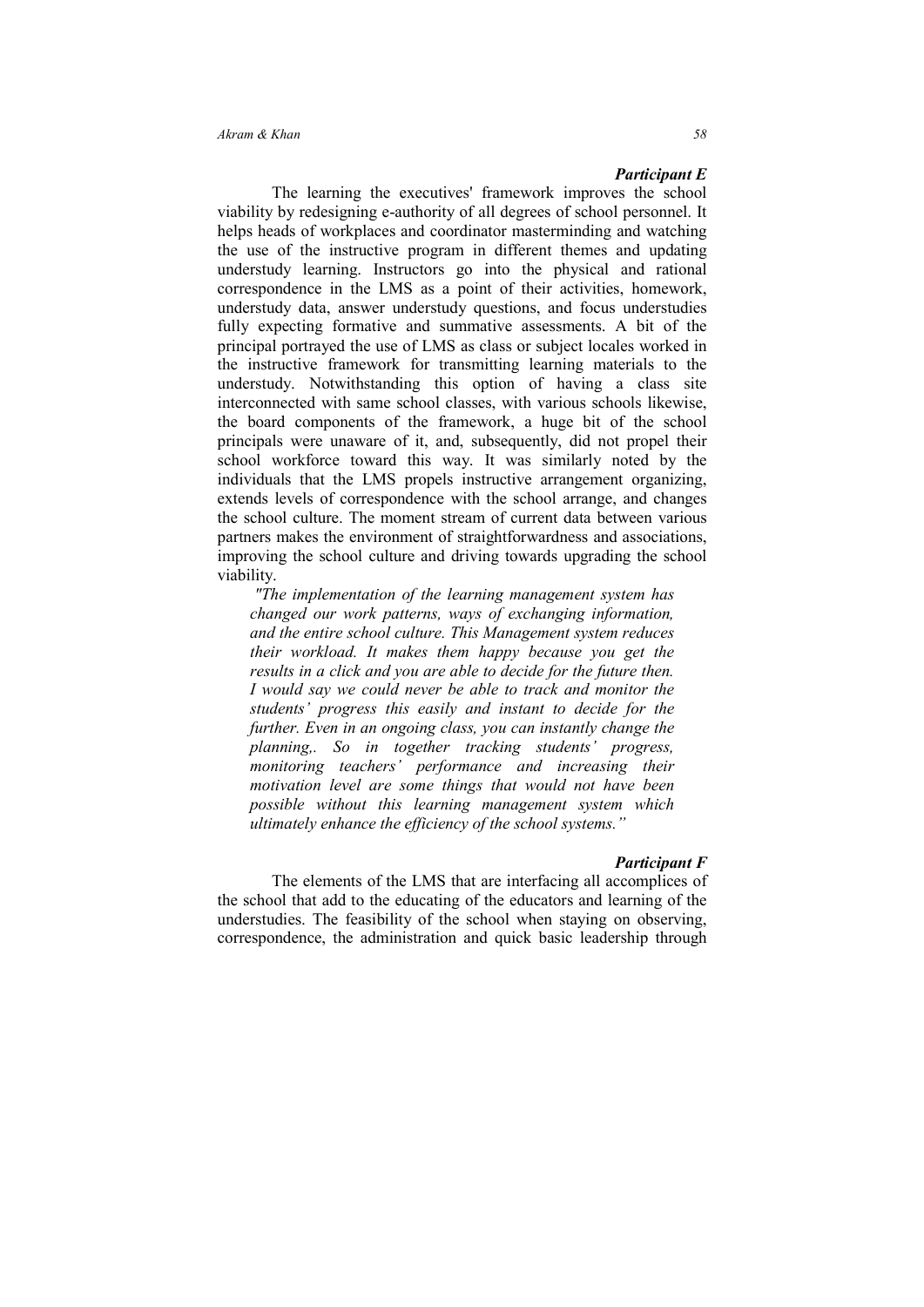LMS which is an online framework available each moment of consistently and can be moved closer through portable, iPad, PC and PC, verifiably increment adequacy.

### **Findings Discussion and Conclusions**

 This examination explored e-administration by non-public school principals through an LMS by 3P learning affiliation, names mathletics, spellodrome, and perusing eggs, their headway of e-authority by the school workforce, and the effect of e-initiative on school practicality. The results of the study quite similar with the working paper by Jung (2019) in his reflections in An Efficient LMS Platform and Its Test Bed . The outcomes revealed that productive use of the LMS framework engages re-organization of school principals and demonstrating staff, and along these lines overhaul the suitability of their schools. This is recognized through data-driven essential authority, watching instructive arrangement use, learning execution and understudies work, e-correspondence with school faculty, understudies and guardians, assigning obligations, and improving the school condition through organization methodologies. There are strong lines of two-way communication all partners and the principals and directors. All members conceded to the noteworthy effect of learning the board arrangement of all elements of principals including educating and learning procedures of instructors and understudies. This exploration is a qualitative examination in the moderately little example of private school principals implementing a learning management system. Further research may investigate the bigger example, in different LMS frameworks and distinctive social settings. It is intriguing to cross-check the revelations of gatherings with the quantitative log examination of veritable eadministration direct of non-government-funded school principals inside an instructive framework and with the impression of school staff using the data during educational gatherings.

## **Ethical Consideration**

 In this qualitative study, the empirical data were collected from schools that were using 3P learning LMS in private schools of Pakistan. The findings may vary differently between schools or other educational organizations and countries, depending on context and cultural differences, relative advantages, and system implementations. It was sequential mixed method study, title was towards qualitative part (80%) as compare to quantitative part (20%).Content analysis was limited to two subjects Mathematics and English but both of domestic and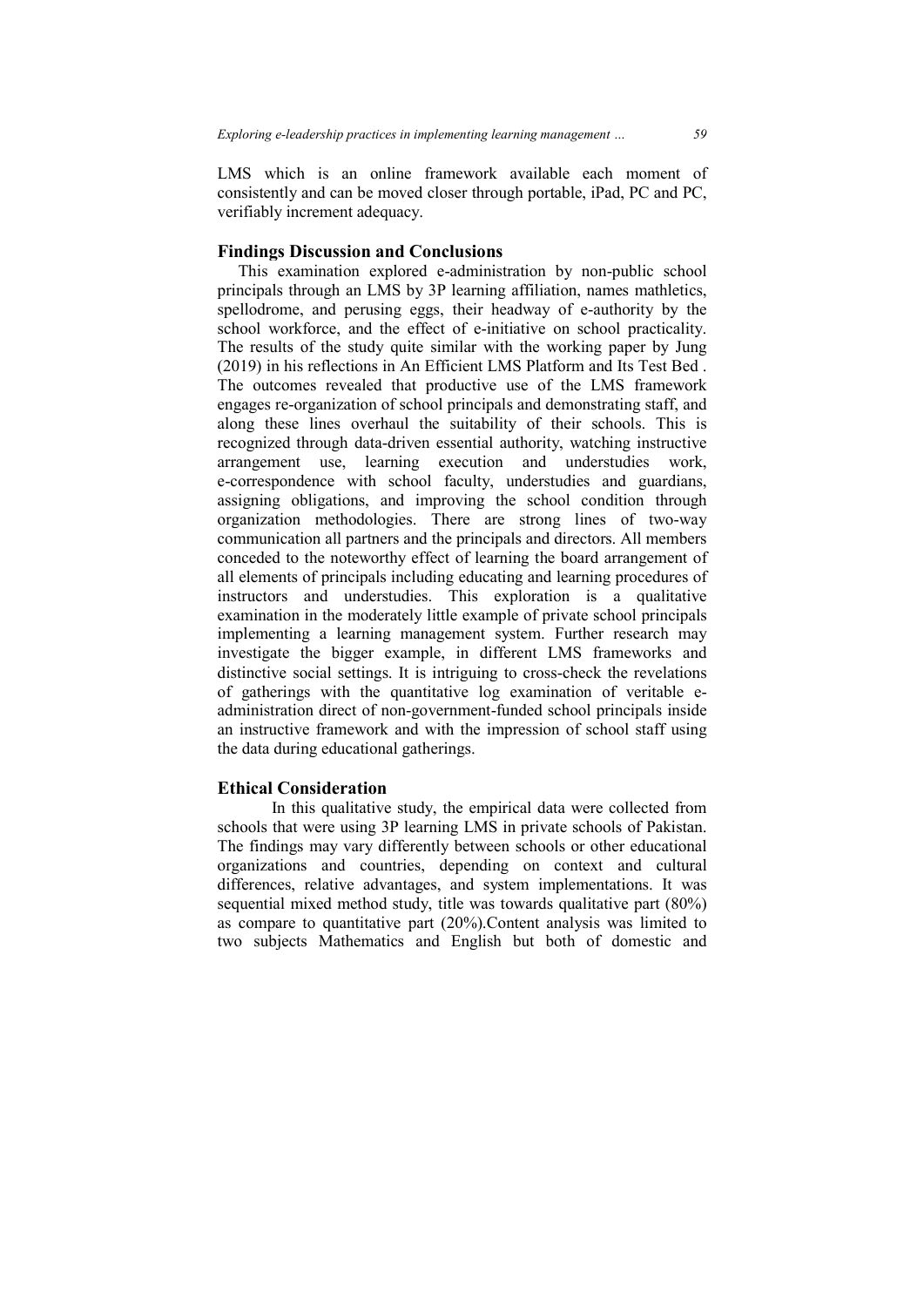#### *Akram & Khan* 60 *60*

international curriculum. It became evident that there were limitations regarding the gathering of data, as my research using an interpretive approach so these limitations related to the phenomenological method, the study design, and range of participants concerned. Another perceived limitation is that the research sample for the first part of the study was small, therefore the transferability of the data to a greater population would be limited. This phenomenological phase of the study gives priority to the participants' lived experience, observations and by so doing, the methodology limits perspectives that might be gained from a wide-ranging group of participants. Similarly, the research approach has limited the gathering of data that would be subjected to contextual influences. One such criticism might be that this study has not had categorical concern for the influence of economic factors that influence the access to technology outside of the school. This is recognized here, that it was beyond the scope of this research to consider all features that impacted on the principals and teachers' experiences. Therefore, considered in greater detail about the economic factors that influence the access to technology would be a worthwhile study. The data in this study were collected to evaluate the internet-based LMS by 3-P learning organization, which is based in Sydney, Australia. It is possible the findings may vary from one system to another. Therefore, future research is required to investigate and confirm the findings of other particular systems which are used by other schools.

#### **Recommendation & Directions for Future Research**

Although it was the first research in Pakistan on the exploration of E-leadership styles of private school principals so there was a shortage of literature opinions regarding the findings of the study. It was a basic level of exploration regarding the LMS (Mathletics, spellodrome and reading eggs) and principal's phenomena about the E-leadership in the Pakistani private school system. The study was conducted to explore the phenomena of E-leadership the researchers recommends that it maybe conducted under a grounded theory design of qualitative research for saturation. The saturation will indicate the trustworthiness of these four noted themes. Additionally is maybe conducted under quantitive methodology for results generalization.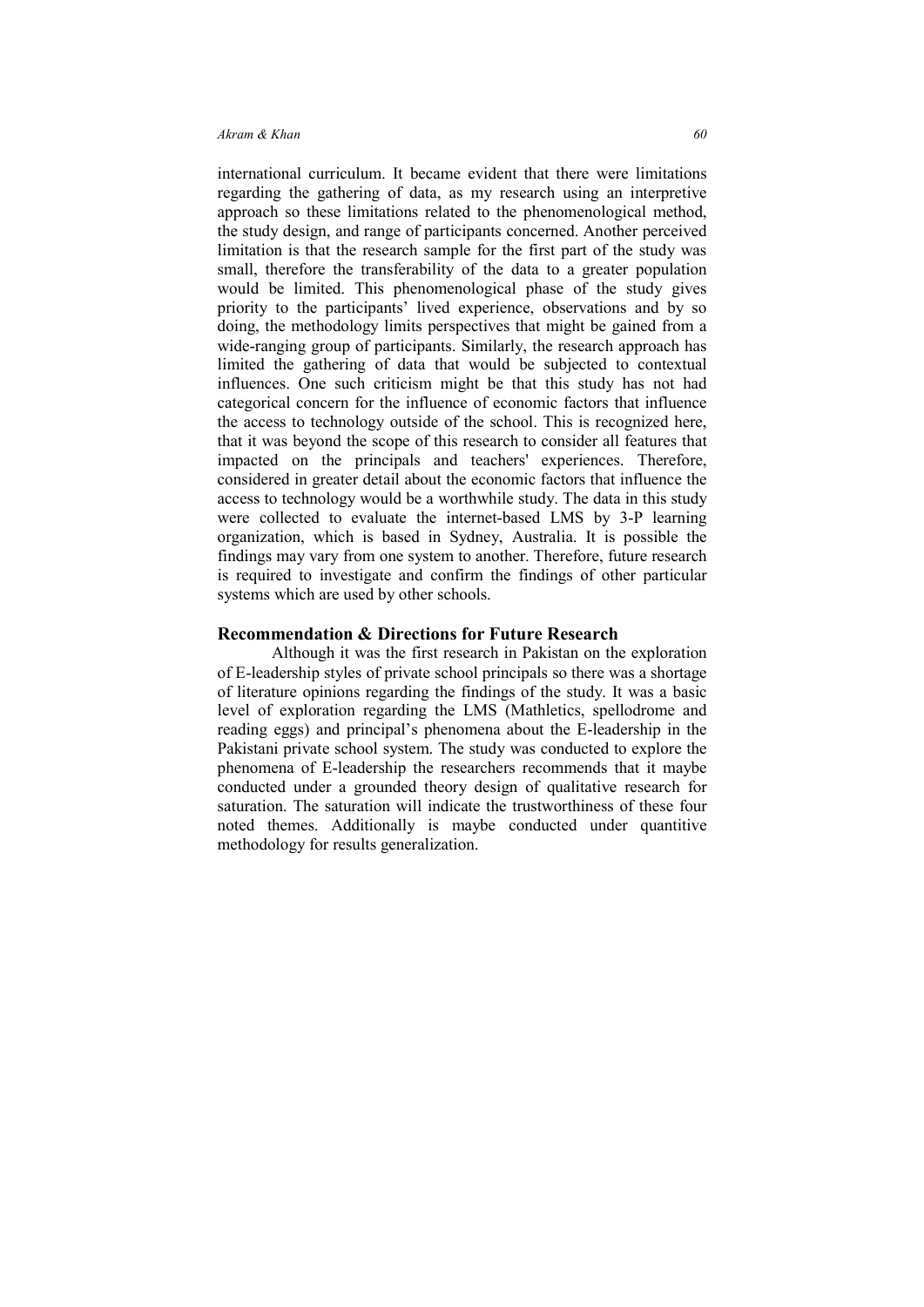#### References

- Adeyemi, T. O., & Olaleye, F. O. (2010). Information communication and technology (ICT) for the effective management of secondary schools for sustainable development in Ekiti State, Nigeria. *American-Eurasian Journal of Science Research,* 5 (2),106-113.
- Avolio, B. J. & Bass, B. M. (1994).*Improving organizational effectiveness through transformational leadership.* Thousand Oaks, CA: Sage.
- Avolio, B. J., Kahai, S. S., & Dodge, G. E. (2001). E-leadership: Implications for theory, researchand practice. Leadership Quarterly, 11, 615e668 Bernhard, S. (2006) Diversity and group decision making, a report of research at Brown University, US. Retrievd from www. browndailyhearald.com/media/storage/paper472
- Blau, I., & Hameiri, M. (2012b). Teachers-families online interactions and gender differences in parental involvement through school data system: Do mothers want to know more than fathers about their children? *Computers & Education*, 59,701-709.
- Bonk. C. , Lee. M., Reynolds. M., & Reeves. T. (2015). The University of Georgia, *International Jl. On E-Learning, 14*(3) Special Issue, 265-277.
- Chirichello, M. (2010). The principal as educational leader: What makes the difference. In S.G.
- Huber, R. Saravanabhavan, & S. Hader-Popp (Eds.), *School Leadership – International Perspectives* (pp. 79-100). Springer: Netherlands.
- Clark, K., Beer, C. & Jones, D. (2010). Academic involvement with the LMS: An exploratory study. In C.H. Steel, M.J. Keppell, P. Gerbic & S. Housego (Eds.), Curriculum, technology & transformation for an unknown future. Proceedings ascilite Sydney 2010 (pp.487-496), Sydney, Australia. Retrieved fromhttp://ascilite.org.au/conferences/sydney10/procs/Kenclarkfull.pdf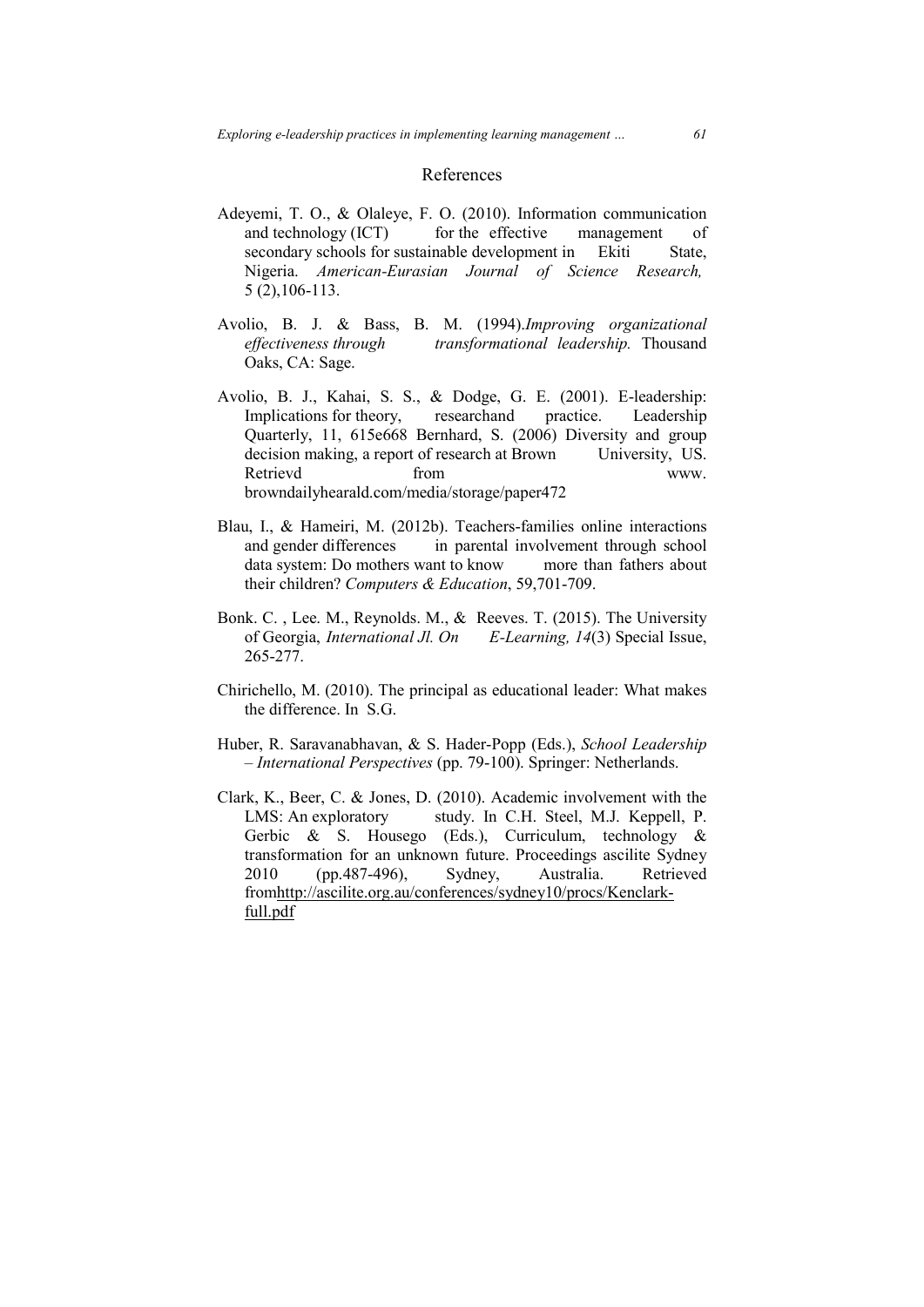- Creswell, J. W. (2013). Qualitative inquiry & research design: Choosing among five approaches (3rd ed.). Thousand Oaks, CA: Sage
- Elsass, P. M. and Graves, (1997) Demographic Diversity in Decision making groups: the experiences of women and people of colour, *Academy of Management Review,* 22, (4) 946-973.
- Foskett, N. & Hemsley-Brown, J. (2001).*Choosing Futures, Young peoples Decision making in Education Training and Career markets*. London: Routledge and Falmer Press.
- Gronow. M.(2007).*Directions for Catholic Education Leadership in the 21st Century*, Australian Catholic University Conference. The Sofitel Wentworth Sydney, Australia.
- Johnson, R. B., & Christensen, L. B. (2010). *Educational research: Quantitative, qualitative, and mixed approaches* (2nd ed.). Thousand Oaks, CA: Sage.
- Jung, S.& Jun-Ho Huh, J. (2019). An Efficient LMS Platform and Its Test Bed.*Electronics,8*(2), 154. doi:10.3390/electronics8020154.
- Krauss, M., & Russell, R. (1996). Social psychological models of interpersonal communication. In E.T. Higgins and A. Kruglanski (Eds.), *Social psychology: A handbook of basic principles* (pp. 655- 701).New York: Guilford.
- Leithwood, K., Seashore, K., Anderson, S. & Wahlstrom, K.(2004)*How Leadership Influences Student Learning.* The Wallace Foundation, USA. Retrieved on 5/28/2019 fromhttps://www.wallacefoundation.org/knowledgecenter/Documents/How-Leadership-Influences-Student-Learning.pdf

Mansour. A, (2012) E- Government in the Gulf Cooperation Council Countries (GCC): A Comparative Study. Journal of Social Sciences  $40(1)$ , 150-165. Retrieved from Sciences *40(1)*, 150-165, Retrieved from https://www.researchgate.net/publication/260751250\_E

Government in the Gulf Cooperation Council Countries GCC A Co mparative St udy.

Merriam, S. B. (Ed.). (2002). *Qualitative research in practice: Examples for discussion and analysis*. San Francisco, CA: Jossey Bass.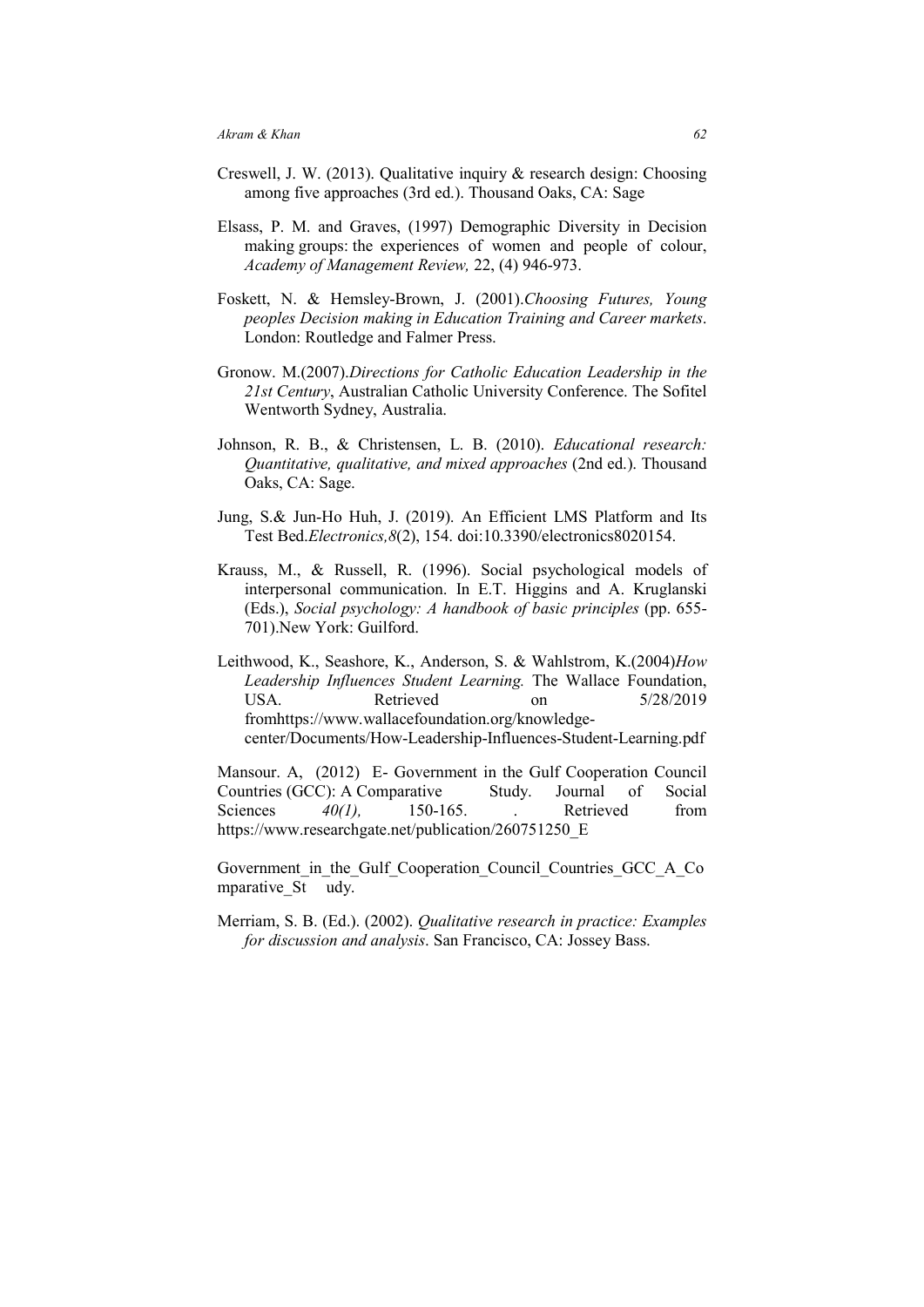- Mohamad Mohsin, S. F. A., Hassan, R., & Ariff, A. F. (2014). Amalgamation of Dale's Cone of Experience, Bloom's Taxonomy and 21st Century Skills Through Virtual Learning Environment. *Journal of Contemporary Management Sciences, 3*(7), 88–99.
- Mohammed Sani, I., Ahmad Zabidi, A., & Husaina Banu, K. (2013). Smart principals and smart schools. *Procedia - Social and Behavioral Sciences, 103*, 826–836. Retrieved from https://doi.org/10.1016/j.sbspro.2013.10.404
- Nasser. R., Cherif. M.**, &** Romanowski. M, ( 2011) Factors that Impact Student Usage of the Learning Management System in Qatari Schools. *The International Review of Research in open and distance learning, 6* (12) ,38-62. Retrieved from http://www.irrodl.org/index.php/irrodl/article/view/985/1956
- Reece, B., Brandt, R., & Howie, . T. (2010). *Effective human relations: Interpersonal and organizational applications* (11th ed.). Mason, OH: Cengage Learning.
- Sammons, P. (1999*). School effectiveness: Coming of age in the twentyfirst century*. Lisse, The Netherlands: Swets & Zeitlinger. Retrieved fromhttps://link.springer.com/chapter/10.1007/978-94-6300-453-4\_5
- Scheerens, J., & Hendriks, M. (2002). School self-evaluation in the Netherlands. In D. Nevo (Ed.), *School-based evaluation: An international perspective* (pp. 113–143). Amsterdam, The Netherlands: JAIEl sevier Science. Retrieved fromhttps://link.springer.com/chapter/10.1007/978-94-6300-453-4\_5
- Safer, N., & Fleischman, S. (2005). How student progress monitoring improves instruction. *Educational Leadership, 62*(5), 81–83.
- Taylor, L. & Parsons, J. (2011). Improving Student Engagement. *Current Issues in Education, 14*(1),1-33. Retrieved from http://cie.asu.edu/.
- Wayman, J. C., & Cho, V. (2008). Preparing educators to effectively use student data systems. In Kowalski, T. J., & Lasley, T. J. (*Eds.), Handbook on data-based decision-making in education* (pp. 89- 104). New York: Routledge. Retrieved fromhttps://files.eric.ed.gov/fulltext/ED506645.pdf